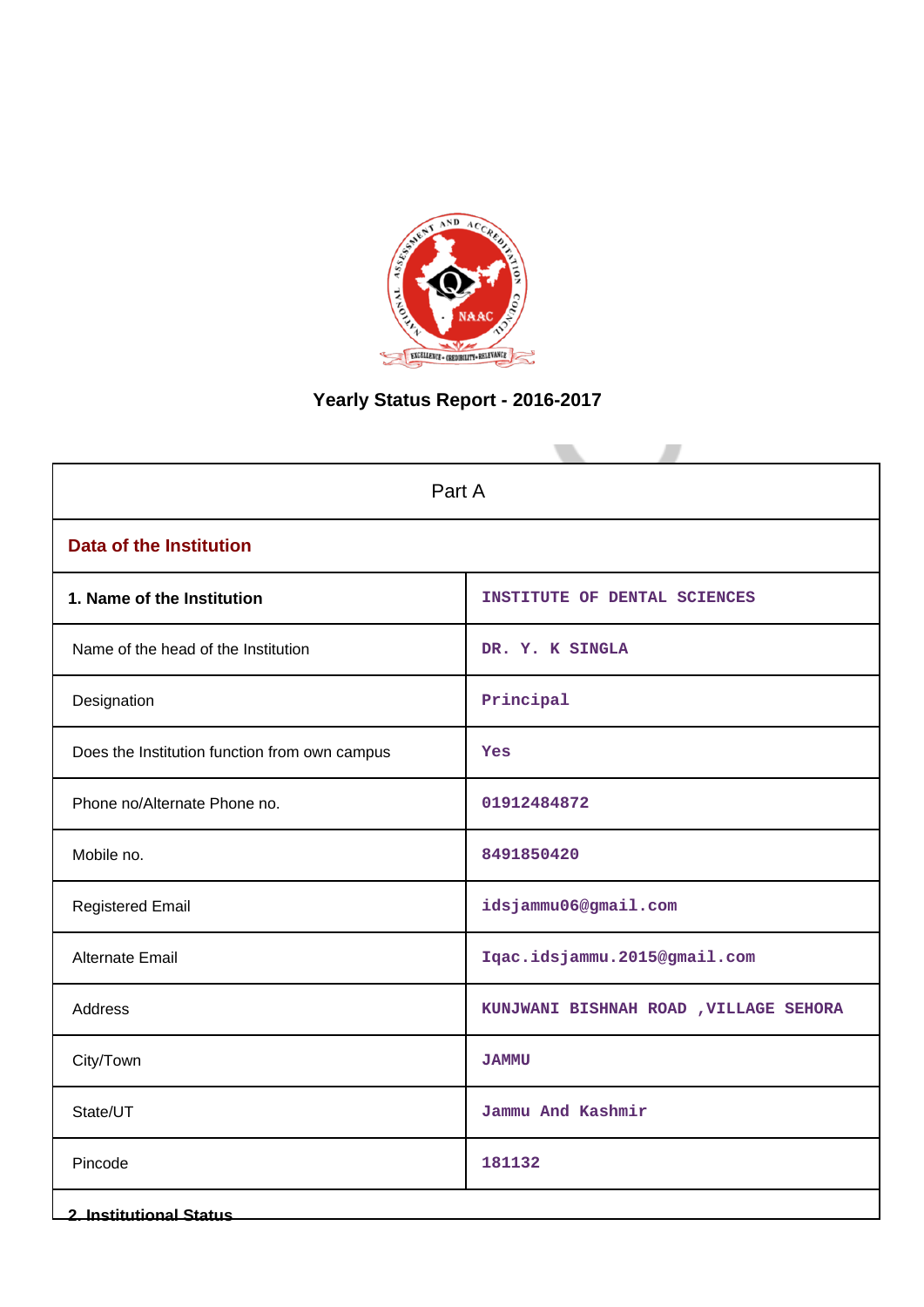| Affiliated / Constituent                       | Affiliated                                |
|------------------------------------------------|-------------------------------------------|
| Type of Institution                            | Co-education                              |
| Location                                       | Semi-urban                                |
| <b>Financial Status</b>                        | Self financed                             |
| Name of the IQAC co-ordinator/Director         | DR. SARBJEET SINGH                        |
| Phone no/Alternate Phone no.                   | 01912484872                               |
| Mobile no.                                     | 9469210223                                |
| <b>Registered Email</b>                        | Iqac.idsjammu.2015@gmail.com              |
| Alternate Email                                | saku500@yahoo.com                         |
| 3. Website Address                             |                                           |
| Web-link of the AOAR: (Previous Academic Year) | $h$ +tps://idsiammu.co.in/s/Vol $201$ pdf |

| Web-link of the AQAR: (Previous Academic Year)                           | https://idsjammu.co.in/s/Vol%201.pdf                             |
|--------------------------------------------------------------------------|------------------------------------------------------------------|
| 4. Whether Academic Calendar prepared during<br>the year                 | Yes                                                              |
| if yes, whether it is uploaded in the institutional website:<br>Weblink: | https://idsjammu.co.in/pdf/Academic%20C<br>alender%202016-17.pdf |

# **5. Accrediation Details**

| Cycle | Grade | <b>CGPA</b> | Year of      | Validity          |                   |
|-------|-------|-------------|--------------|-------------------|-------------------|
|       |       |             | Accrediation | Period From       | Period To         |
|       |       | 2.29        | 2016         | $05 - Nov - 2016$ | $04 - Nov - 2021$ |

# **6. Date of Establishment of IQAC 13-Sep-2013**

# **7. Internal Quality Assurance System**

| Quality initiatives by IQAC during the year for promoting quality culture |                          |                                       |  |  |
|---------------------------------------------------------------------------|--------------------------|---------------------------------------|--|--|
| Item / Title of the quality initiative by<br>IOAC.                        | Date & Duration          | Number of participants/ beneficiaries |  |  |
| Feedback collection form,<br>College Strategic Plan,<br>Alumni meet Etc.  | $07 - Appr - 2017$<br>30 | 710                                   |  |  |
| View File                                                                 |                          |                                       |  |  |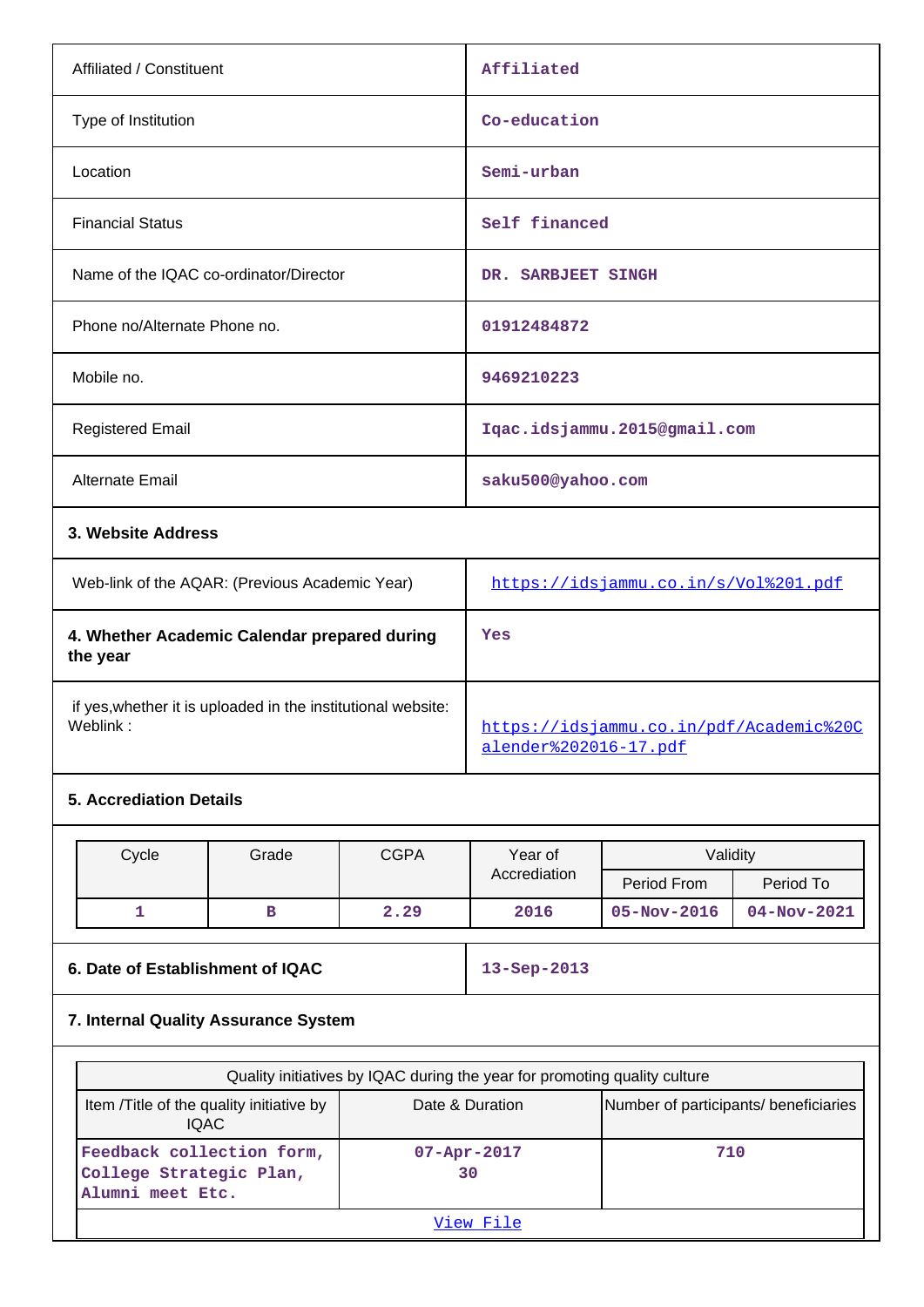| 8. Provide the list of funds by Central/ State Government- UGC/CSIR/DST/DBT/ICMR/TEQIP/World |  |
|----------------------------------------------------------------------------------------------|--|
| <b>Bank/CPE of UGC etc.</b>                                                                  |  |

|                                                                                                                    | Institution/Departmen<br>t/Faculty                                                                                | Scheme                            |           | <b>Funding Agency</b> | Year of award with<br>duration | Amount |
|--------------------------------------------------------------------------------------------------------------------|-------------------------------------------------------------------------------------------------------------------|-----------------------------------|-----------|-----------------------|--------------------------------|--------|
|                                                                                                                    |                                                                                                                   | No Data Entered/Not Applicable!!! |           |                       |                                |        |
|                                                                                                                    | No Files Uploaded !!!                                                                                             |                                   |           |                       |                                |        |
|                                                                                                                    |                                                                                                                   |                                   |           |                       |                                |        |
| 9. Whether composition of IQAC as per latest<br>Yes<br><b>NAAC</b> guidelines:                                     |                                                                                                                   |                                   |           |                       |                                |        |
|                                                                                                                    | Upload latest notification of formation of IQAC                                                                   |                                   |           | View File             |                                |        |
|                                                                                                                    | 10. Number of IQAC meetings held during the<br>year :                                                             |                                   |           | 4                     |                                |        |
| The minutes of IQAC meeting and compliances to the<br>decisions have been uploaded on the institutional<br>website |                                                                                                                   | Yes                               |           |                       |                                |        |
|                                                                                                                    | Upload the minutes of meeting and action taken report                                                             |                                   | View File |                       |                                |        |
|                                                                                                                    | 11. Whether IQAC received funding from any of<br>the funding agency to support its activities<br>during the year? |                                   | <b>No</b> |                       |                                |        |

# **12. Significant contributions made by IQAC during the current year(maximum five bullets)**

**? Preparation of Institutional Strategic Plan 201720. ? Anti ragging awareness seminar/symposium. ? Sensitization of faculty, students and non teaching staff on role and functioning of IQAC. ? Improvement of the Library book repository and digitalization. ? Development of community participation in the dental checkup camps in villages.**

#### [View File](https://assessmentonline.naac.gov.in/public/Postacc/Contribution/5449_Contribution.xlsx)

**13. Plan of action chalked out by the IQAC in the beginning of the academic year towards Quality Enhancement and outcome achieved by the end of the academic year**

| Plan of Action                                                                                                                                                                                                                                                                                                                                                                                                                        | Achivements/Outcomes                                                                                                                                                                            |
|---------------------------------------------------------------------------------------------------------------------------------------------------------------------------------------------------------------------------------------------------------------------------------------------------------------------------------------------------------------------------------------------------------------------------------------|-------------------------------------------------------------------------------------------------------------------------------------------------------------------------------------------------|
| Preparation of Institutional Strategic<br>Plan 201720, Antiragging awareness<br>seminar/symposium, Sensitization of<br>faculty, students and nonteaching staff overall aspects of the institution,<br>on role and functioning of IQAC, Alerts Helped In continuation of a " Ragging<br>to parents regarding student<br>absenteeism, Improvement of the Library have developed awareness on the<br>book repository and digitalization, | To identify the SWOT of the institution<br>and to work on the perception of the<br>stakeholders to ensure quality in<br>free campus, All primary stakeholders<br>internal KPIs (Key Performance |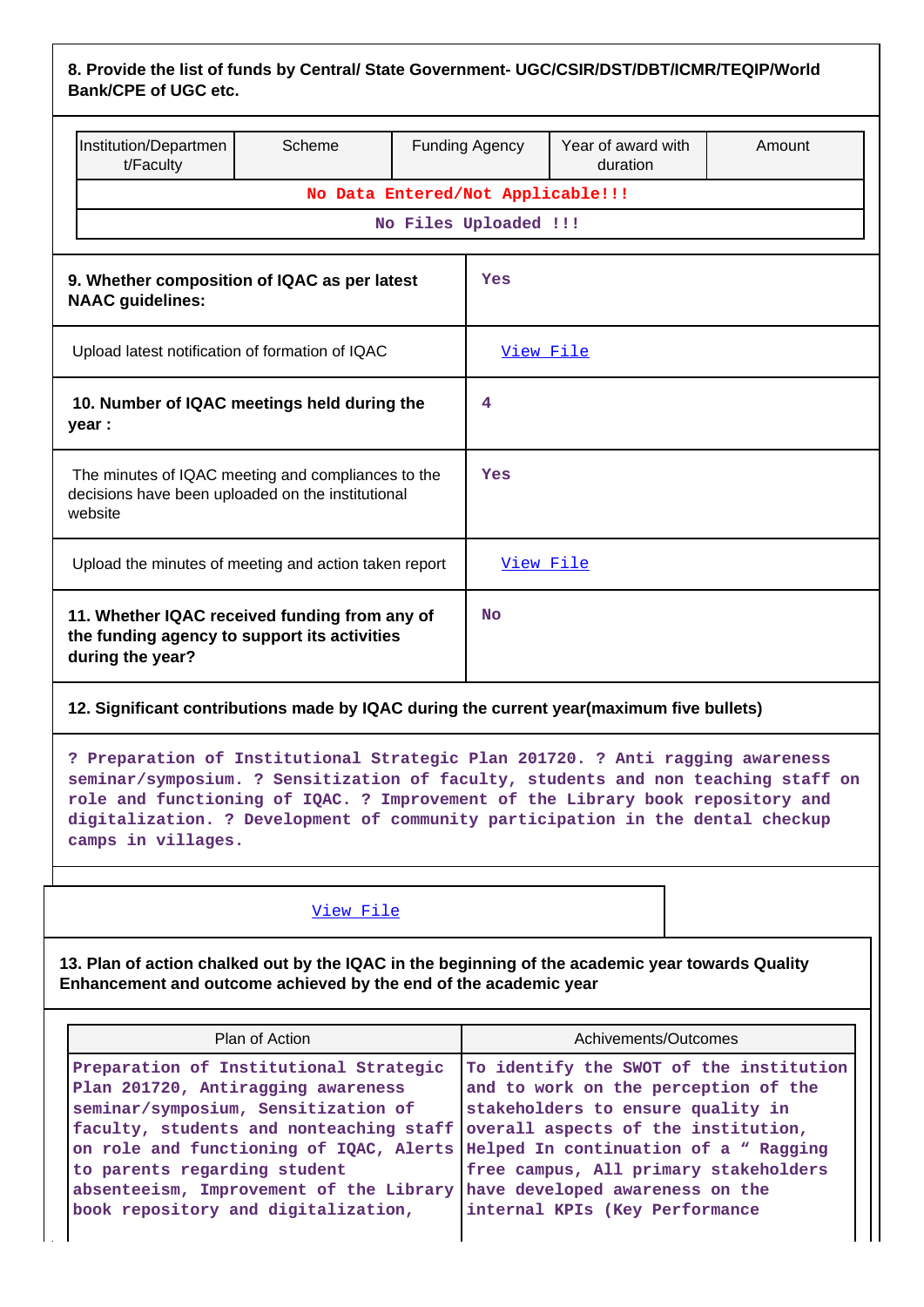| Development of community participation<br>in the dental checkup camps in villages<br>and schools, Quarterly Academic Audit<br>to ensure plan of action is<br>implemented. | Indicators) and working more<br>collaboratively to enhance the quality<br>of the institute. 100 response rate is<br>achieved on the feedback from teachers,<br>students, and employees on various<br>KPIs, The interaction between parents<br>and teachers has been developed.<br>Overall improvement in student<br>attendance has been observed, New<br>titles and journals have been added,<br>More satisfaction has been noted among<br>the beneficiaries, A drastic<br>transformation in the accountability<br>among the staff is noticed. Optimum<br>utilization of the resources is also<br>found and better results are coming<br>from the developmental activities of<br>the college. |
|---------------------------------------------------------------------------------------------------------------------------------------------------------------------------|-----------------------------------------------------------------------------------------------------------------------------------------------------------------------------------------------------------------------------------------------------------------------------------------------------------------------------------------------------------------------------------------------------------------------------------------------------------------------------------------------------------------------------------------------------------------------------------------------------------------------------------------------------------------------------------------------|
|                                                                                                                                                                           | View File                                                                                                                                                                                                                                                                                                                                                                                                                                                                                                                                                                                                                                                                                     |
| 14. Whether AQAR was placed before statutory<br>body?                                                                                                                     | Yes                                                                                                                                                                                                                                                                                                                                                                                                                                                                                                                                                                                                                                                                                           |
| Name of Statutory Body                                                                                                                                                    | <b>Meeting Date</b>                                                                                                                                                                                                                                                                                                                                                                                                                                                                                                                                                                                                                                                                           |
| College Academic Committee                                                                                                                                                | 15-May-2017                                                                                                                                                                                                                                                                                                                                                                                                                                                                                                                                                                                                                                                                                   |
| 15. Whether NAAC/or any other accredited<br>body(s) visited IQAC or interacted with it to                                                                                 | Yes                                                                                                                                                                                                                                                                                                                                                                                                                                                                                                                                                                                                                                                                                           |
| assess the functioning?                                                                                                                                                   |                                                                                                                                                                                                                                                                                                                                                                                                                                                                                                                                                                                                                                                                                               |
| Date of Visit                                                                                                                                                             | 15-Sep-2016                                                                                                                                                                                                                                                                                                                                                                                                                                                                                                                                                                                                                                                                                   |
| 16. Whether institutional data submitted to<br>AISHE:                                                                                                                     | Yes                                                                                                                                                                                                                                                                                                                                                                                                                                                                                                                                                                                                                                                                                           |
| Year of Submission                                                                                                                                                        | 2017                                                                                                                                                                                                                                                                                                                                                                                                                                                                                                                                                                                                                                                                                          |
| Date of Submission                                                                                                                                                        | $01 - Apr - 2017$                                                                                                                                                                                                                                                                                                                                                                                                                                                                                                                                                                                                                                                                             |
| 17. Does the Institution have Management<br><b>Information System?</b>                                                                                                    | Yes                                                                                                                                                                                                                                                                                                                                                                                                                                                                                                                                                                                                                                                                                           |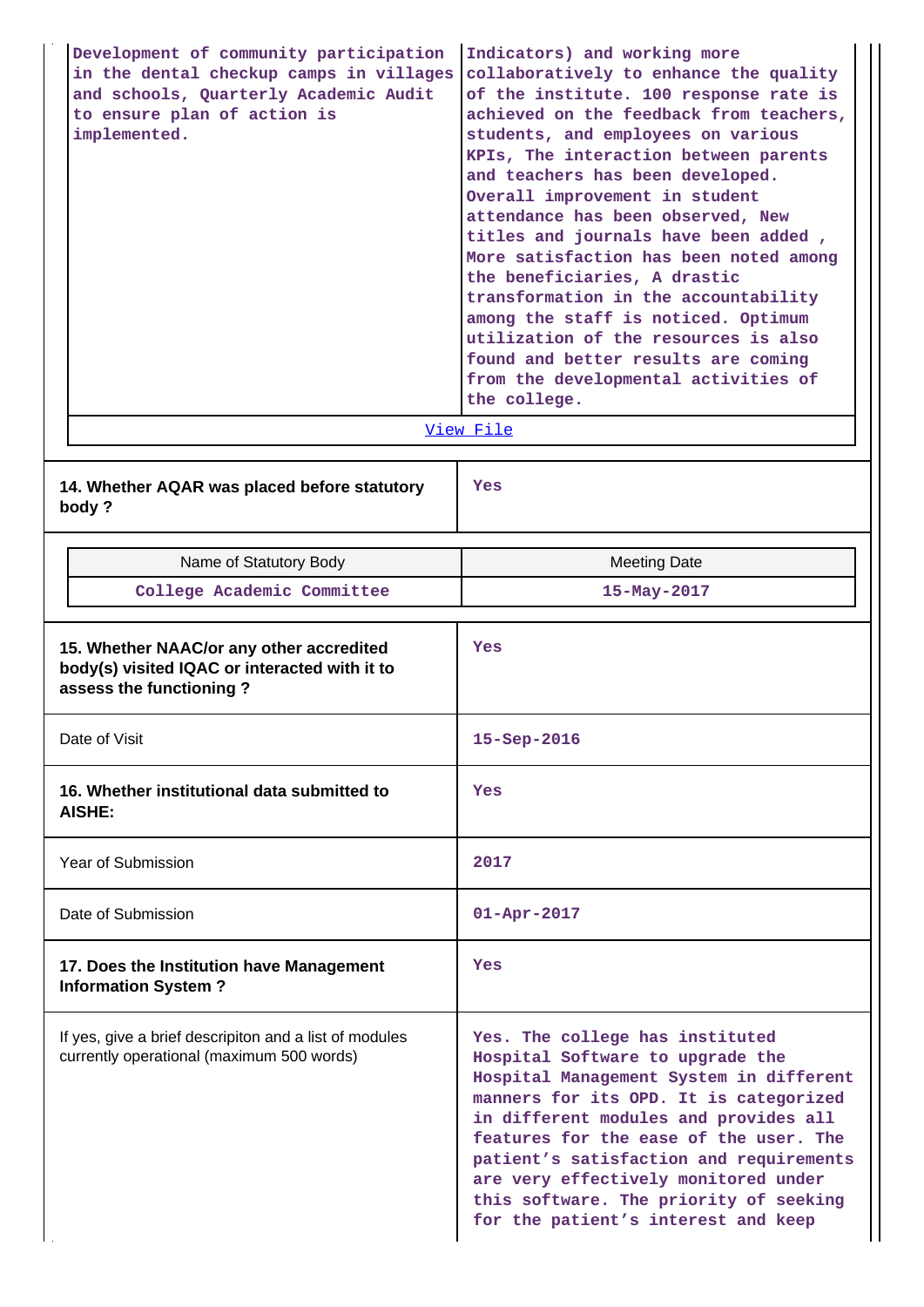**them satisfied with our services as programmed by the technical team. The software has been proved very beneficial to the Improvement of Visibility Transparency, Streamline Accurate Reporting, Improved Services, Improved Quality Control, Improved Management Visibility, Unlimited User Support, Single Data Base Management System, Improved Time Management, and Ease to Access System Facilities.**

# **Part B**

### **CRITERION I – CURRICULAR ASPECTS**

#### **1.1 – Curriculum Planning and Implementation**

 1.1.1 – Institution has the mechanism for well planned curriculum delivery and documentation. Explain in 500 words

 **Institute of Dental Sciences is an affiliated college under the University of Jammu, Jammu. It offers BDS course which is recognized by the Dental Council of India (DCI). The institution has clearly defined goals and objectives which are reflected in all its academic programs. The institute strictly follows guidelines laid down by the University & DCI in all its spheres including curriculum design, development, and revision of the curriculum. The institution follows a specific time table program for the effective delivery and transaction of the curriculum. Courses generally progress in sequence, building competencies and their positioning indicate certain academic maturity on the part of the students. Students are expected to follow the terminal wise schedule of the course. First and second terminal exams along with send-up exams, all these help in calculating internal assessment. This pattern also ensures the timely completion of the course and methodical preparation for the students too. It also addresses employability, Innovation, research, community needs, etc. The institute follows global trends in Dental Education, thereby using the latest materials, equipment, and techniques for imparting education to the students. The institute regularly organizes various Webinars and Continuing Dental Education (CDE) programs which assist in knowledge enhancement as well as the development of clinical skills. Seminars, weekly/monthly case discussions that are purely subject-oriented and involve eminent faculty in the field enable them to learn practical procedures before doing it on patients. Apart from this, institute also takes the initiative towards the overall personality development, addressing physical, mental and emotional well-being of the student and for the welfare of the society by celebrating various National Health Programs e.g. No Tobacco Day, World Oral Health Day, Children's Day, World Environment Day, World AIDS Day, Women's day, etc. and also by organizing annual cultural and sports week. Adequate emphasis is laid on patient safety, confidentiality, rights, and education. Annual feedback from the students is taken on faculty, course, subject, and curriculum and further analyzed by the Academic Cell.**

| 1.1.2 – Certificate/ Diploma Courses introduced during the academic year |                 |                          |                                    |                                                 |                      |
|--------------------------------------------------------------------------|-----------------|--------------------------|------------------------------------|-------------------------------------------------|----------------------|
| Certificate                                                              | Diploma Courses | Dates of<br>Introduction | <b>Duration</b>                    | Focus on employ<br>ability/entreprene<br>urship | Skill<br>Development |
|                                                                          |                 |                          | No Data Entered/Not Applicable !!! |                                                 |                      |
| 1.2 - Academic Flexibility                                               |                 |                          |                                    |                                                 |                      |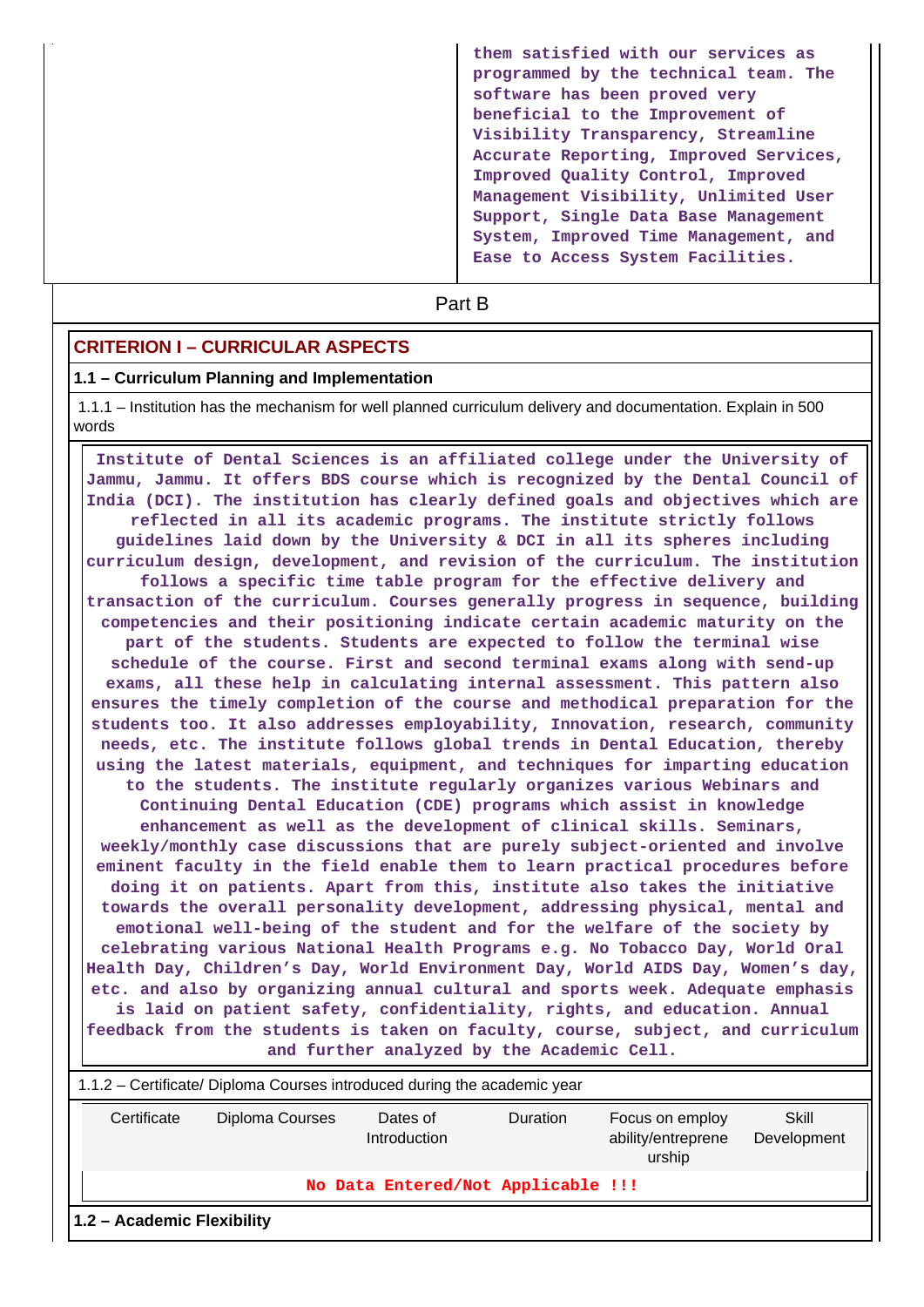| 1.2.1 - New programmes/courses introduced during the academic year                                                                                                                                                                                                                                                                                                                                                                                                                                                                                                                                                                                                                                                                  |                                                   |           |                                                                 |  |  |
|-------------------------------------------------------------------------------------------------------------------------------------------------------------------------------------------------------------------------------------------------------------------------------------------------------------------------------------------------------------------------------------------------------------------------------------------------------------------------------------------------------------------------------------------------------------------------------------------------------------------------------------------------------------------------------------------------------------------------------------|---------------------------------------------------|-----------|-----------------------------------------------------------------|--|--|
| Programme/Course                                                                                                                                                                                                                                                                                                                                                                                                                                                                                                                                                                                                                                                                                                                    | Programme Specialization<br>Dates of Introduction |           |                                                                 |  |  |
| <b>BDS</b>                                                                                                                                                                                                                                                                                                                                                                                                                                                                                                                                                                                                                                                                                                                          | N/A                                               |           | 01/10/2016                                                      |  |  |
| No file uploaded.                                                                                                                                                                                                                                                                                                                                                                                                                                                                                                                                                                                                                                                                                                                   |                                                   |           |                                                                 |  |  |
| 1.2.2 - Programmes in which Choice Based Credit System (CBCS)/Elective course system implemented at the<br>affiliated Colleges (if applicable) during the academic year.                                                                                                                                                                                                                                                                                                                                                                                                                                                                                                                                                            |                                                   |           |                                                                 |  |  |
| Name of programmes adopting<br><b>CBCS</b>                                                                                                                                                                                                                                                                                                                                                                                                                                                                                                                                                                                                                                                                                          | Programme Specialization                          |           | Date of implementation of<br><b>CBCS/Elective Course System</b> |  |  |
| No Data Entered/Not Applicable !!!                                                                                                                                                                                                                                                                                                                                                                                                                                                                                                                                                                                                                                                                                                  |                                                   |           |                                                                 |  |  |
| 1.2.3 - Students enrolled in Certificate/ Diploma Courses introduced during the year                                                                                                                                                                                                                                                                                                                                                                                                                                                                                                                                                                                                                                                |                                                   |           |                                                                 |  |  |
|                                                                                                                                                                                                                                                                                                                                                                                                                                                                                                                                                                                                                                                                                                                                     | Certificate                                       |           | Diploma Course                                                  |  |  |
| <b>Number of Students</b>                                                                                                                                                                                                                                                                                                                                                                                                                                                                                                                                                                                                                                                                                                           | 0                                                 |           | 0                                                               |  |  |
| 1.3 - Curriculum Enrichment                                                                                                                                                                                                                                                                                                                                                                                                                                                                                                                                                                                                                                                                                                         |                                                   |           |                                                                 |  |  |
| 1.3.1 – Value-added courses imparting transferable and life skills offered during the year                                                                                                                                                                                                                                                                                                                                                                                                                                                                                                                                                                                                                                          |                                                   |           |                                                                 |  |  |
| <b>Value Added Courses</b>                                                                                                                                                                                                                                                                                                                                                                                                                                                                                                                                                                                                                                                                                                          | Date of Introduction                              |           | Number of Students Enrolled                                     |  |  |
| Role of Communication<br>Skills in Dental<br>Profession                                                                                                                                                                                                                                                                                                                                                                                                                                                                                                                                                                                                                                                                             | 06/12/2016                                        |           | 84                                                              |  |  |
| View File                                                                                                                                                                                                                                                                                                                                                                                                                                                                                                                                                                                                                                                                                                                           |                                                   |           |                                                                 |  |  |
| 1.3.2 - Field Projects / Internships under taken during the year                                                                                                                                                                                                                                                                                                                                                                                                                                                                                                                                                                                                                                                                    |                                                   |           |                                                                 |  |  |
| Project/Programme Title                                                                                                                                                                                                                                                                                                                                                                                                                                                                                                                                                                                                                                                                                                             | Programme Specialization                          |           | No. of students enrolled for Field<br>Projects / Internships    |  |  |
| <b>BDS</b>                                                                                                                                                                                                                                                                                                                                                                                                                                                                                                                                                                                                                                                                                                                          | Dentistry                                         |           | 71                                                              |  |  |
|                                                                                                                                                                                                                                                                                                                                                                                                                                                                                                                                                                                                                                                                                                                                     |                                                   | View File |                                                                 |  |  |
| 1.4 - Feedback System                                                                                                                                                                                                                                                                                                                                                                                                                                                                                                                                                                                                                                                                                                               |                                                   |           |                                                                 |  |  |
| 1.4.1 – Whether structured feedback received from all the stakeholders.                                                                                                                                                                                                                                                                                                                                                                                                                                                                                                                                                                                                                                                             |                                                   |           |                                                                 |  |  |
| <b>Students</b>                                                                                                                                                                                                                                                                                                                                                                                                                                                                                                                                                                                                                                                                                                                     |                                                   |           | Yes                                                             |  |  |
| <b>Teachers</b>                                                                                                                                                                                                                                                                                                                                                                                                                                                                                                                                                                                                                                                                                                                     |                                                   |           | Yes                                                             |  |  |
| Employers                                                                                                                                                                                                                                                                                                                                                                                                                                                                                                                                                                                                                                                                                                                           |                                                   |           | Yes                                                             |  |  |
| Alumni                                                                                                                                                                                                                                                                                                                                                                                                                                                                                                                                                                                                                                                                                                                              |                                                   |           | Yes                                                             |  |  |
| Parents                                                                                                                                                                                                                                                                                                                                                                                                                                                                                                                                                                                                                                                                                                                             |                                                   |           | <b>Yes</b>                                                      |  |  |
| 1.4.2 – How the feedback obtained is being analyzed and utilized for overall development of the institution?<br>(maximum 500 words)                                                                                                                                                                                                                                                                                                                                                                                                                                                                                                                                                                                                 |                                                   |           |                                                                 |  |  |
| <b>Feedback Obtained</b>                                                                                                                                                                                                                                                                                                                                                                                                                                                                                                                                                                                                                                                                                                            |                                                   |           |                                                                 |  |  |
| The objective of collecting feedback is to evaluate the level of satisfaction<br>of the on the various key parameter of the college. IDS aims at continuous<br>quality enhancement in its process, planning, and deliverables through the<br>positive and collaborative involvement of stakeholders. The feedback collected<br>from the students, teachers, community people, etc. helps the college to<br>improve its Academics program, progress, system, and activities, thereby<br>effectively achieving its mission. After the feedback is collected, these are<br>analyzed by the IQAC and the analysis results are shared with the respective<br>Heads, for example, student evaluation of teachers courses report is shared |                                                   |           |                                                                 |  |  |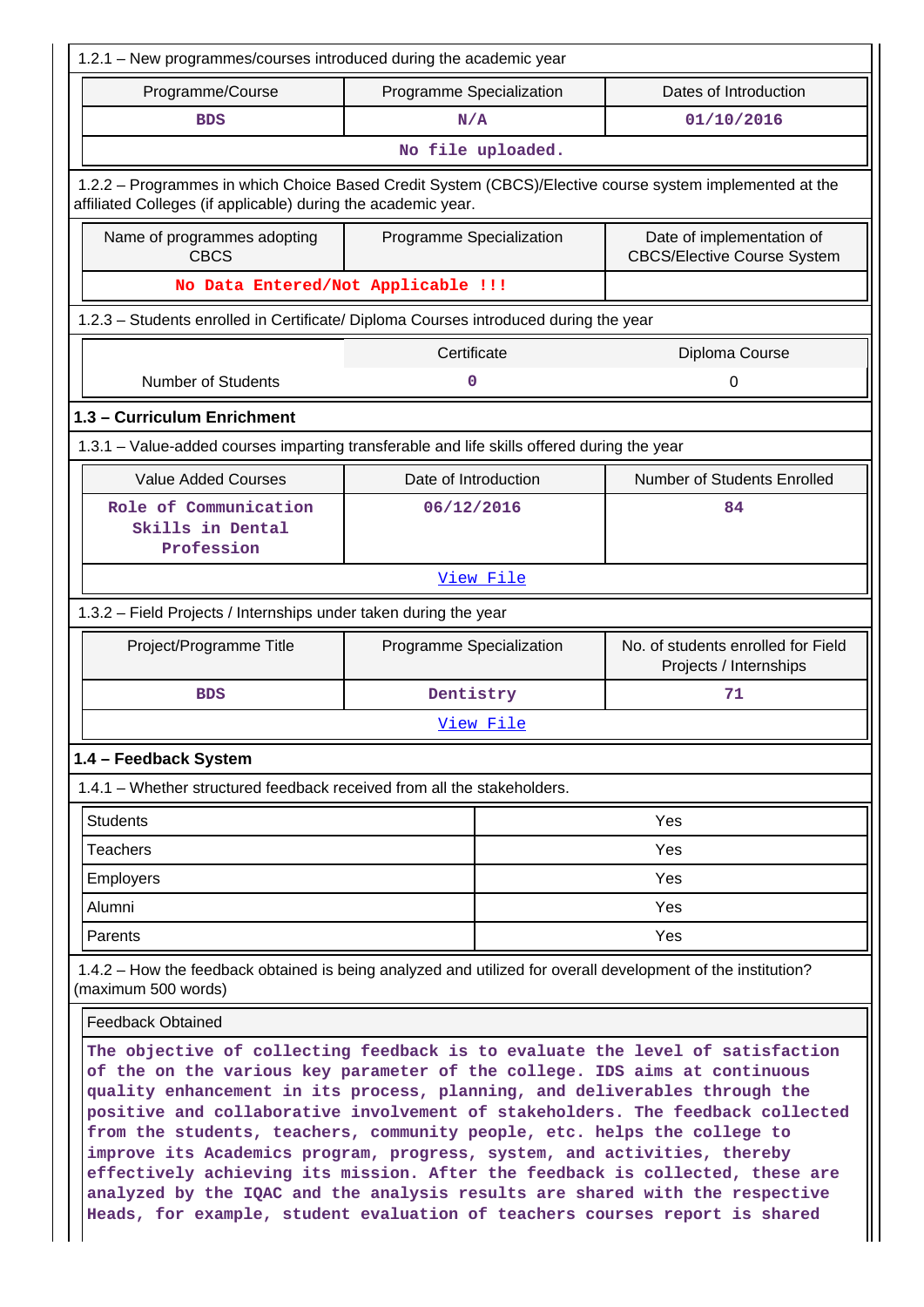**with the HODs of the department, who are responsible for the implementation of further corrective preventive actions. The action taken reports are discussed in the department committee meetings and the approved actions are implemented by the task owners. Once the work is done, the students Satisfaction reassessed on the improvement done on the basis of their feedback. This develops the trust of the students and they value the system and engage positively in the developmental activities of the college. Similarly, the feedback of the students living in the hostel is discussed with the warden for corrective actions. Feedback collected from employers is very valuable to improve student competencies through relevant modification in course, teaching methods, quality of internship, etc. Additionally, the college has many key performance indicators. IQAC designs the questionnaire which has standard validity and reliability coefficient of correlation. The feedback collected on the indicators helps the college management in the strategic planning and operational planning process.**

# **CRITERION II – TEACHING- LEARNING AND EVALUATION**

## **2.1 – Student Enrolment and Profile**

#### 2.1.1 – Demand Ratio during the year

| Name of the<br>Programme | Programme<br>Specialization | Number of seats<br>available | Number of<br>Application received | <b>Students Enrolled</b> |
|--------------------------|-----------------------------|------------------------------|-----------------------------------|--------------------------|
| <b>BDS</b>               | Dentistry                   | 100                          | 100                               | 100                      |
|                          |                             | View File                    |                                   |                          |

# **2.2 – Catering to Student Diversity**

2.2.1 – Student - Full time teacher ratio (current year data)

| Year | Number of          | Number of          | Number of                          | Number of         | Number of        |
|------|--------------------|--------------------|------------------------------------|-------------------|------------------|
|      | students enrolled  | students enrolled  | fulltime teachers                  | fulltime teachers | teachers         |
|      | in the institution | in the institution | available in the                   | available in the  | teaching both UG |
|      | (UG)               | (PG)               | institution                        | institution       | and PG courses   |
|      |                    |                    | teaching only UG Iteaching only PG |                   |                  |
|      |                    |                    | courses                            | courses           |                  |
| 2016 | 386                |                    | 93                                 |                   |                  |

# **2.3 – Teaching - Learning Process**

 2.3.1 – Percentage of teachers using ICT for effective teaching with Learning Management Systems (LMS), Elearning resources etc. (current year data)

| Number of<br>Teachers on Roll        | Number of<br>teachers using<br>ICT (LMS, e-<br>Resources) | <b>ICT Tools and</b><br>resources<br>available | Number of ICT<br>enabled<br>Classrooms | Numberof smart<br>classrooms | E-resources and<br>techniques used |  |  |  |  |
|--------------------------------------|-----------------------------------------------------------|------------------------------------------------|----------------------------------------|------------------------------|------------------------------------|--|--|--|--|
| 93                                   | 93                                                        | 25                                             |                                        |                              | 10                                 |  |  |  |  |
| View File of ICT Tools and resources |                                                           |                                                |                                        |                              |                                    |  |  |  |  |
|                                      |                                                           |                                                |                                        |                              |                                    |  |  |  |  |

 $E$ -resources and techniques

### 2.3.2 – Students mentoring system available in the institution? Give details. (maximum 500 words)

 College has mentor-mentee system counselling of the students are done by the faculty. Each mentor is given a group of students every year to guide them on the various aspects of their need. IQAC closely monitor the progress in the system and meet the mentors to discuss the issues related to student's personal and academic problems. IQAC has proposed to start student's portfolio management system from the next academic year with an objective to assist the students through various aptitude based training.Principal and faculty members make full effort to track progression of students and their performance in internal and university examination individual department heads and faculty also monitor student performance. Online feedback system has been instituted for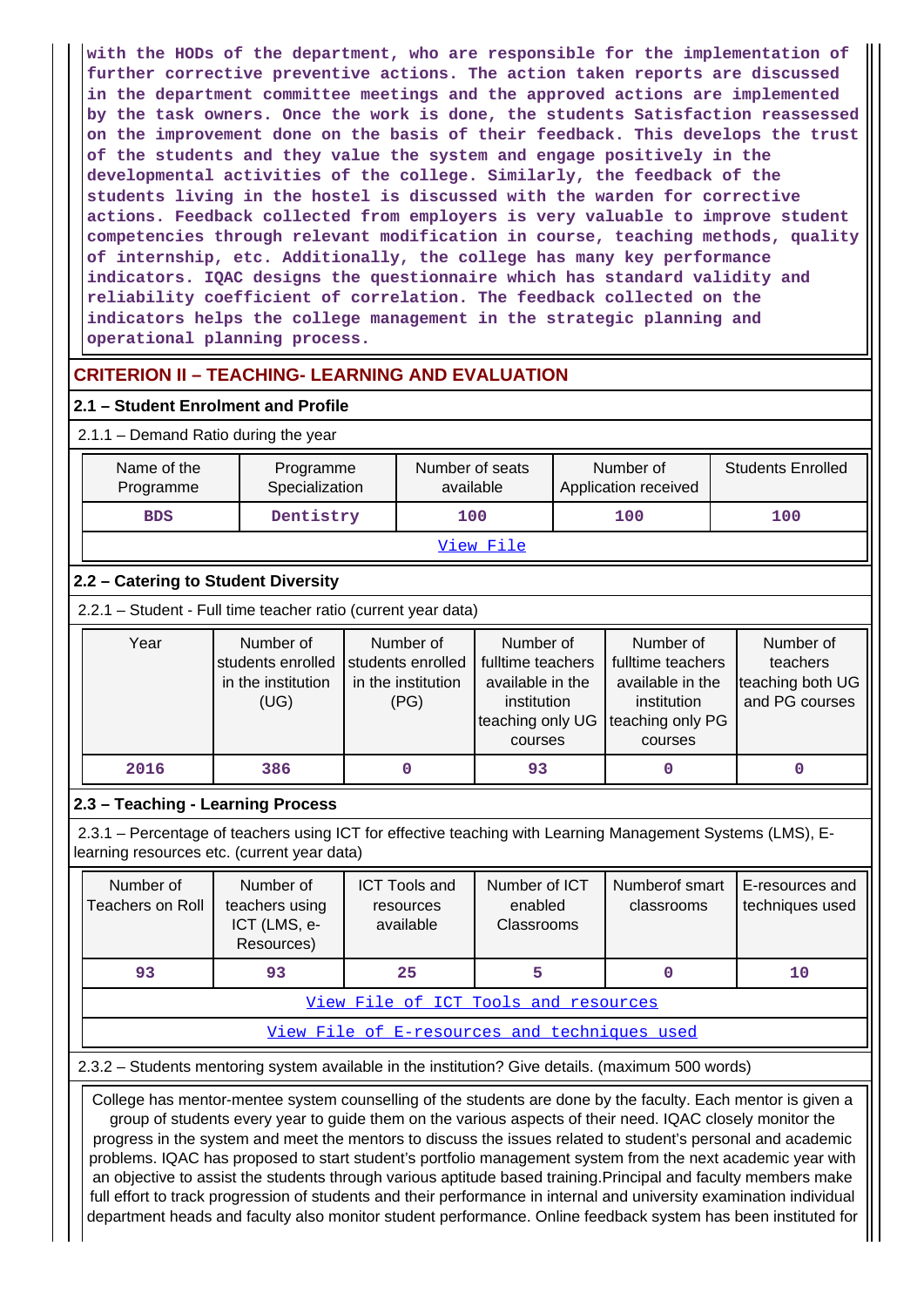course and faculty evaluation. Identification of students who needs psychological counselling (mainly for the fresher's) is done by a psychological counselling framework. Identification of students who are poor in their performance is done by designing a planner for their academic advising and monitoring their progress in their subsequent internal and final exams. Identification of talented students is also done by a peer mentoring system. Collection of feedbacks is done periodically from the students and assigning the task to the concerned departments is done to ensure the satisfaction of the stakeholders.

| Number of students enrolled in the<br>institution | Number of fulltime teachers | Mentor: Mentee Ratio |
|---------------------------------------------------|-----------------------------|----------------------|
| 386                                               | 93                          | 1:4.15               |

# **2.4 – Teacher Profile and Quality**

2.4.1 – Number of full time teachers appointed during the year

| No. of sanctioned<br>positions | No. of filled positions | Vacant positions | <b>Positions filled during  </b><br>the current year | No. of faculty with<br>Ph.D |
|--------------------------------|-------------------------|------------------|------------------------------------------------------|-----------------------------|
| 93                             |                         |                  |                                                      |                             |

 2.4.2 – Honours and recognition received by teachers (received awards, recognition, fellowships at State, National, International level from Government, recognised bodies during the year )

| Year of Award | Name of full time teachers<br>receiving awards from<br>state level, national level,<br>international level | Designation | Name of the award,<br>fellowship, received from<br>Government or recognized<br>bodies                                                              |  |  |  |  |  |
|---------------|------------------------------------------------------------------------------------------------------------|-------------|----------------------------------------------------------------------------------------------------------------------------------------------------|--|--|--|--|--|
| 2017          | Dr. Vasit Khajuria                                                                                         | Lecturer    | Chairperson at 21st<br>Mid Term Conference<br>and 7th PG Student<br>Convention by<br>Association of Oral<br>and maxillofacial<br>surgeons of India |  |  |  |  |  |
| View File     |                                                                                                            |             |                                                                                                                                                    |  |  |  |  |  |

**2.5 – Evaluation Process and Reforms**

 2.5.1 – Number of days from the date of semester-end/ year- end examination till the declaration of results during the year

|           | Programme Name | Programme Code | Semester/year | semester-end/year-<br>end examination | Last date of the last Date of declaration of<br>results of semester-<br>end/year-end<br>examination |  |  |  |
|-----------|----------------|----------------|---------------|---------------------------------------|-----------------------------------------------------------------------------------------------------|--|--|--|
|           | <b>BDS</b>     | N/A            | $2016 - 17$   | 18/05/2017                            | 13/10/2017                                                                                          |  |  |  |
| View File |                |                |               |                                       |                                                                                                     |  |  |  |

# 2.5.2 – Reforms initiated on Continuous Internal Evaluation(CIE) system at the institutional level (250 words)

 **The institution follows a specific internal evaluation system which progresses in an organised sequence. Periodic assessment and multiple evaluation system aiming at both formative and summative assessment are at place. Mid-year and end year course and faculty evaluation are also conducted and appropriate action are taken. Students are evaluated regularly for their attendance and academic performance through a sequential terminal wise schedule of the course. A first and second terminal exam along with send-up exams helps in calculating internal assessment. This pattern ensures the timely completion of the course and methodical preparation of the students for their academic**

**performance.Interactive learning sessions, webinars, multimedia enhanced teaching modules, peer coaching and mentoring is done and special emphasis is**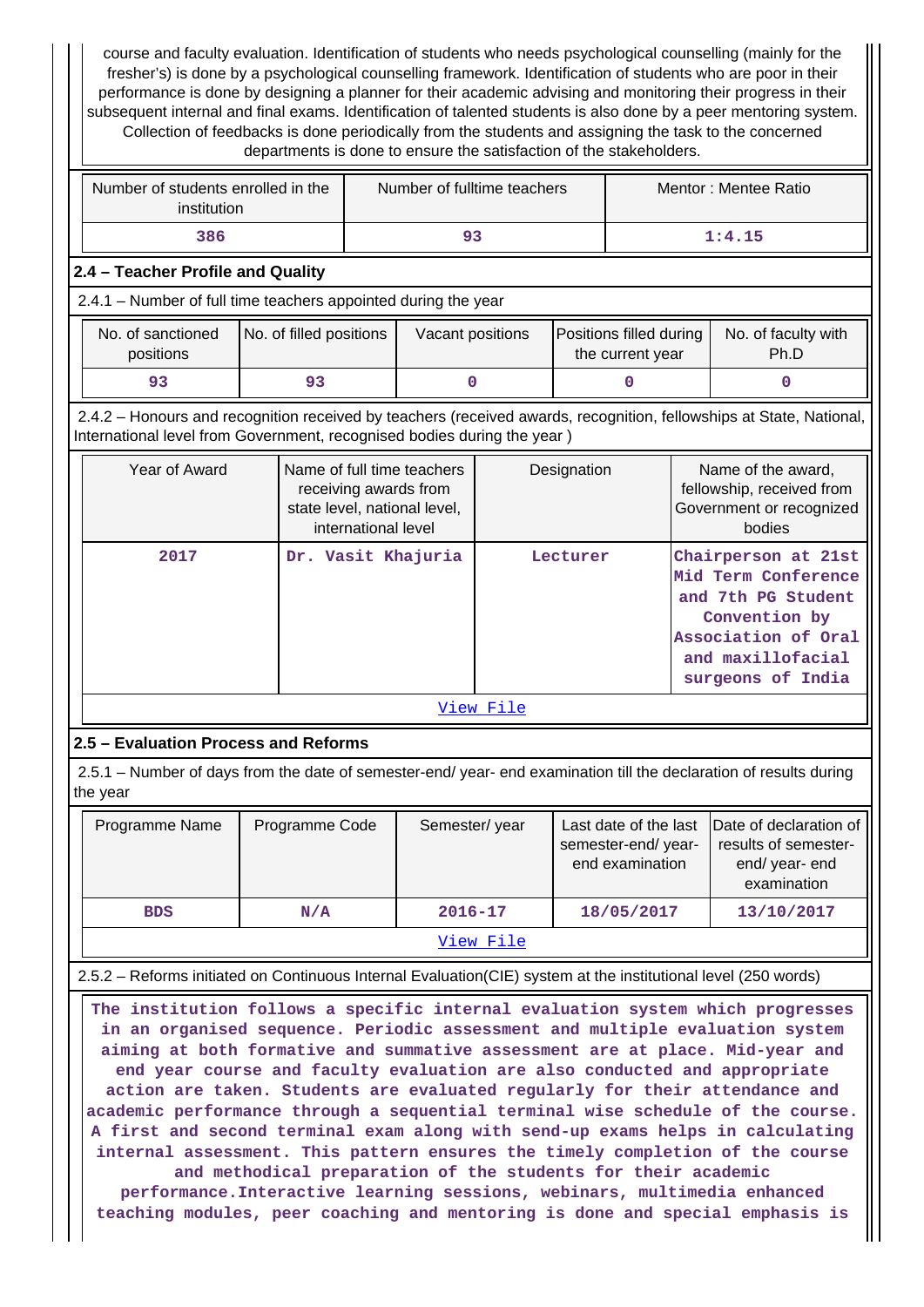**given to slow learners. Continuing Dental Education programmes are conducted along with the enhancement of periodic assessment reviews and critical thinking. The academic planning of the college devises out an academic calendar and any necessary changes in the curriculum are noted and positively implemented.**

 2.5.3 – Academic calendar prepared and adhered for conduct of Examination and other related matters (250 words)

 **Academic calendar is an overall of the entire academic year which is approx. of 300 days. Our institute prepare holiday's calendar according to the DCI norms which include summer and winter vacations also. We divide and decide our syllabus for the entire year in the beginning. Clinical and practical examination is an important part of their curriculum. we schedule our examinations according to our lesson plan. We conduct 3 internal examinations at a gap of 3 months approx. The very first session of the internal examination give exposure to the candidates how their university exam would be. Once send ups are over, we evaluate internal assessment of each candidate which is purely based upon their overall performance throughout the year.**

#### **2.6 – Student Performance and Learning Outcomes**

 2.6.1 – Program outcomes, program specific outcomes and course outcomes for all programs offered by the institution are stated and displayed in website of the institution (to provide the weblink)

<https://idsjammu.co.in/pdf/course%20plan.pdf>

2.6.2 – Pass percentage of students

| Programme<br>Code | Programme<br>Name | Programme<br>Specialization | Number of<br>students<br>appeared in the<br>final year<br>examination | Number of<br>students passed<br>in final year<br>examination | Pass Percentage |  |  |  |
|-------------------|-------------------|-----------------------------|-----------------------------------------------------------------------|--------------------------------------------------------------|-----------------|--|--|--|
| N/A               | <b>BDS</b>        | Dentistry                   | 95                                                                    | 83                                                           | 87.36           |  |  |  |
| View File         |                   |                             |                                                                       |                                                              |                 |  |  |  |

### **2.7 – Student Satisfaction Survey**

 2.7.1 – Student Satisfaction Survey (SSS) on overall institutional performance (Institution may design the questionnaire) (results and details be provided as weblink)

<https://idsjammu.co.in/pdf/Student%20satisfaction%20survey%202016-17.pdf>

# **CRITERION III – RESEARCH, INNOVATIONS AND EXTENSION**

### **3.1 – Resource Mobilization for Research**

3.1.1 – Research funds sanctioned and received from various agencies, industry and other organisations

| Nature of the Project                                                                                                                    | <b>Duration</b> | Name of the funding<br>agency | Total grant<br>sanctioned | Amount received<br>during the year |  |  |  |  |  |
|------------------------------------------------------------------------------------------------------------------------------------------|-----------------|-------------------------------|---------------------------|------------------------------------|--|--|--|--|--|
| No Data Entered/Not Applicable !!!                                                                                                       |                 |                               |                           |                                    |  |  |  |  |  |
| No file uploaded.                                                                                                                        |                 |                               |                           |                                    |  |  |  |  |  |
| 3.2 - Innovation Ecosystem                                                                                                               |                 |                               |                           |                                    |  |  |  |  |  |
| 3.2.1 – Workshops/Seminars Conducted on Intellectual Property Rights (IPR) and Industry-Academia Innovative<br>practices during the year |                 |                               |                           |                                    |  |  |  |  |  |
| Title of workshop/seminar<br>Name of the Dept.<br>Date                                                                                   |                 |                               |                           |                                    |  |  |  |  |  |
| Academic Audit: Issues                                                                                                                   |                 | <b>IOAC</b>                   |                           | 19/10/2016                         |  |  |  |  |  |

**relevance**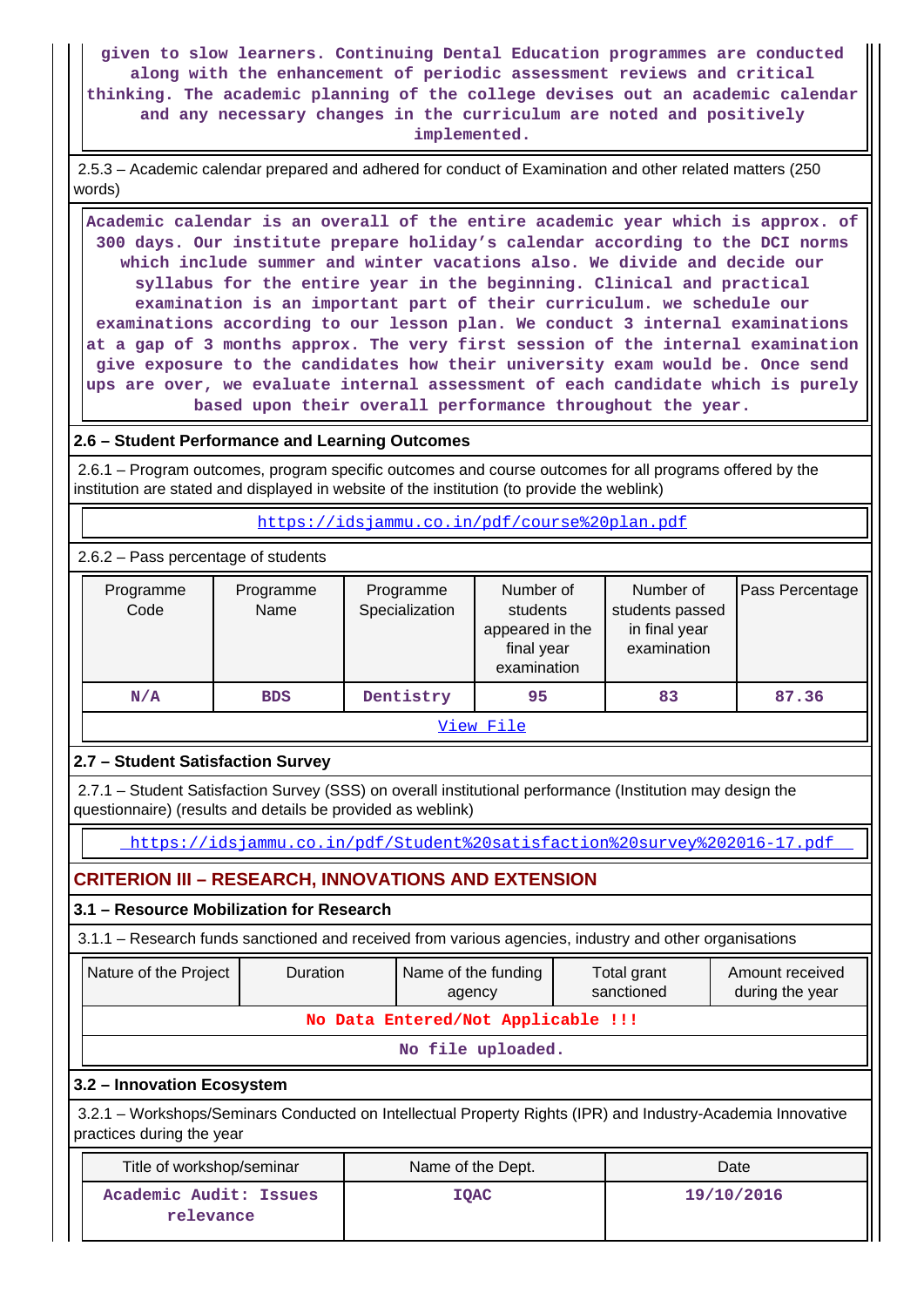| Student mentoring system                                                                                                                                              |                                                                                       |                 |                                    | Department of Student<br>affairs |                       |                       |                                                                    | 15/02/2017                        |                                                      |              |
|-----------------------------------------------------------------------------------------------------------------------------------------------------------------------|---------------------------------------------------------------------------------------|-----------------|------------------------------------|----------------------------------|-----------------------|-----------------------|--------------------------------------------------------------------|-----------------------------------|------------------------------------------------------|--------------|
|                                                                                                                                                                       | Organising Community<br>camps                                                         |                 | Department of Community            | Dentistry                        |                       |                       |                                                                    | 17/04/2017                        |                                                      |              |
| 3.2.2 - Awards for Innovation won by Institution/Teachers/Research scholars/Students during the year                                                                  |                                                                                       |                 |                                    |                                  |                       |                       |                                                                    |                                   |                                                      |              |
| Title of the innovation                                                                                                                                               |                                                                                       | Name of Awardee |                                    | Awarding Agency                  |                       |                       | Date of award                                                      |                                   |                                                      | Category     |
|                                                                                                                                                                       |                                                                                       |                 | No Data Entered/Not Applicable !!! |                                  |                       |                       |                                                                    |                                   |                                                      |              |
|                                                                                                                                                                       | No file uploaded.                                                                     |                 |                                    |                                  |                       |                       |                                                                    |                                   |                                                      |              |
| 3.2.3 - No. of Incubation centre created, start-ups incubated on campus during the year                                                                               |                                                                                       |                 |                                    |                                  |                       |                       |                                                                    |                                   |                                                      |              |
| Incubation                                                                                                                                                            | Name                                                                                  |                 | Sponsered By                       |                                  |                       | Name of the           |                                                                    | Nature of Start-                  |                                                      | Date of      |
| Center                                                                                                                                                                |                                                                                       |                 |                                    |                                  |                       | Start-up              |                                                                    | up                                |                                                      | Commencement |
|                                                                                                                                                                       | No Data Entered/Not Applicable !!!<br>No file uploaded.                               |                 |                                    |                                  |                       |                       |                                                                    |                                   |                                                      |              |
|                                                                                                                                                                       |                                                                                       |                 |                                    |                                  |                       |                       |                                                                    |                                   |                                                      |              |
| 3.3 - Research Publications and Awards                                                                                                                                |                                                                                       |                 |                                    |                                  |                       |                       |                                                                    |                                   |                                                      |              |
| 3.3.1 - Incentive to the teachers who receive recognition/awards                                                                                                      |                                                                                       |                 |                                    |                                  |                       |                       |                                                                    |                                   |                                                      |              |
|                                                                                                                                                                       | <b>State</b><br>0                                                                     |                 |                                    | National<br>0                    |                       |                       |                                                                    | International                     | 0                                                    |              |
|                                                                                                                                                                       |                                                                                       |                 |                                    |                                  |                       |                       |                                                                    |                                   |                                                      |              |
| 3.3.2 - Ph. Ds awarded during the year (applicable for PG College, Research Center)                                                                                   |                                                                                       |                 |                                    |                                  |                       |                       |                                                                    |                                   |                                                      |              |
|                                                                                                                                                                       | Name of the Department                                                                |                 |                                    |                                  |                       |                       |                                                                    | Number of PhD's Awarded           |                                                      |              |
|                                                                                                                                                                       | N/A                                                                                   |                 |                                    |                                  |                       |                       |                                                                    | O                                 |                                                      |              |
|                                                                                                                                                                       | 3.3.3 - Research Publications in the Journals notified on UGC website during the year |                 |                                    |                                  |                       |                       |                                                                    |                                   |                                                      |              |
| <b>Type</b>                                                                                                                                                           |                                                                                       |                 | Department                         |                                  |                       | Number of Publication |                                                                    | Average Impact Factor (if<br>any) |                                                      |              |
| National                                                                                                                                                              |                                                                                       |                 | Conservative<br>Dentistry          |                                  |                       | ı                     |                                                                    | 0                                 |                                                      |              |
| National                                                                                                                                                              |                                                                                       |                 | Orthodontics                       |                                  |                       | $\Omega$<br>1         |                                                                    |                                   |                                                      |              |
|                                                                                                                                                                       |                                                                                       |                 |                                    |                                  | View File             |                       |                                                                    |                                   |                                                      |              |
| 3.3.4 - Books and Chapters in edited Volumes / Books published, and papers in National/International Conference<br>Proceedings per Teacher during the year            |                                                                                       |                 |                                    |                                  |                       |                       |                                                                    |                                   |                                                      |              |
|                                                                                                                                                                       | Department                                                                            |                 |                                    |                                  |                       |                       |                                                                    | <b>Number of Publication</b>      |                                                      |              |
|                                                                                                                                                                       | Pedodontics                                                                           |                 |                                    |                                  |                       |                       |                                                                    | 2                                 |                                                      |              |
|                                                                                                                                                                       |                                                                                       |                 |                                    |                                  | View File             |                       |                                                                    |                                   |                                                      |              |
| 3.3.5 - Bibliometrics of the publications during the last Academic year based on average citation index in Scopus/<br>Web of Science or PubMed/ Indian Citation Index |                                                                                       |                 |                                    |                                  |                       |                       |                                                                    |                                   |                                                      |              |
| Title of the<br>Paper                                                                                                                                                 | Year of<br>Name of<br>Title of journal<br>Author<br>publication                       |                 |                                    |                                  | <b>Citation Index</b> |                       | Institutional<br>affiliation as<br>mentioned in<br>the publication |                                   | Number of<br>citations<br>excluding self<br>citation |              |
|                                                                                                                                                                       |                                                                                       |                 | No Data Entered/Not Applicable !!! |                                  |                       |                       |                                                                    |                                   |                                                      |              |
|                                                                                                                                                                       |                                                                                       |                 |                                    |                                  | View File             |                       |                                                                    |                                   |                                                      |              |
| 3.3.6 - h-Index of the Institutional Publications during the year. (based on Scopus/ Web of science)                                                                  |                                                                                       |                 |                                    |                                  |                       |                       |                                                                    |                                   |                                                      |              |
|                                                                                                                                                                       |                                                                                       |                 |                                    |                                  |                       |                       |                                                                    |                                   |                                                      |              |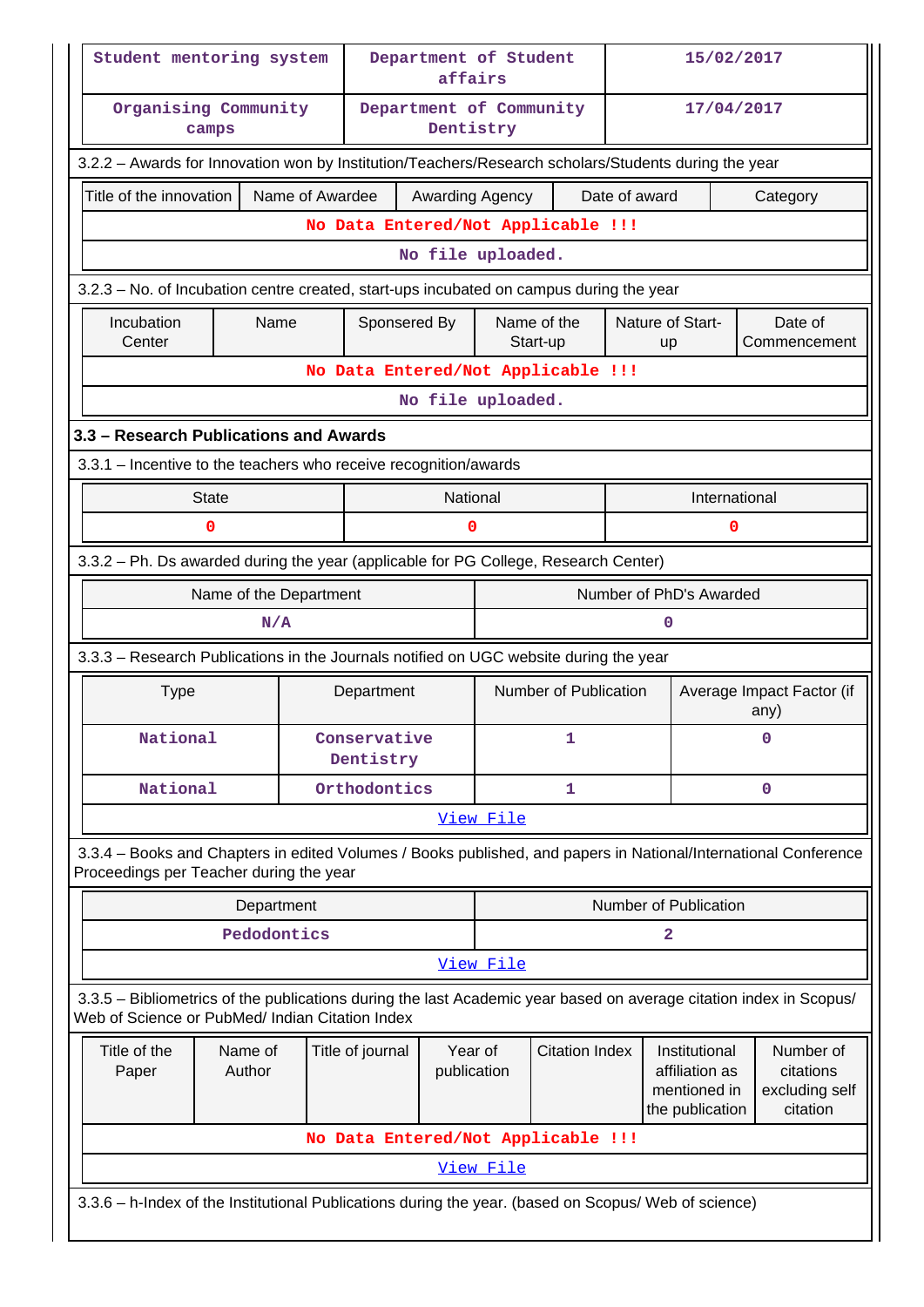| Title of the<br>Paper                                                                                                                                    |  | Name of<br>Author       |                  | Title of journal              | Year of<br>publication |                      | h-index                            |                      | Number of<br>citations |  | Institutional<br>affiliation as                                                                                                                                                                                                                                                                                                          |  |  |
|----------------------------------------------------------------------------------------------------------------------------------------------------------|--|-------------------------|------------------|-------------------------------|------------------------|----------------------|------------------------------------|----------------------|------------------------|--|------------------------------------------------------------------------------------------------------------------------------------------------------------------------------------------------------------------------------------------------------------------------------------------------------------------------------------------|--|--|
|                                                                                                                                                          |  |                         |                  |                               |                        |                      |                                    |                      | excluding self         |  | mentioned in                                                                                                                                                                                                                                                                                                                             |  |  |
|                                                                                                                                                          |  |                         |                  |                               |                        |                      |                                    |                      | citation               |  |                                                                                                                                                                                                                                                                                                                                          |  |  |
|                                                                                                                                                          |  |                         |                  |                               |                        |                      | No Data Entered/Not Applicable !!! |                      |                        |  |                                                                                                                                                                                                                                                                                                                                          |  |  |
| View File                                                                                                                                                |  |                         |                  |                               |                        |                      |                                    |                      |                        |  |                                                                                                                                                                                                                                                                                                                                          |  |  |
| 3.3.7 - Faculty participation in Seminars/Conferences and Symposia during the year:                                                                      |  |                         |                  |                               |                        |                      |                                    |                      |                        |  |                                                                                                                                                                                                                                                                                                                                          |  |  |
| Number of Faculty<br>International<br>National<br><b>State</b>                                                                                           |  |                         |                  |                               |                        |                      |                                    |                      |                        |  |                                                                                                                                                                                                                                                                                                                                          |  |  |
|                                                                                                                                                          |  |                         |                  |                               |                        |                      | No Data Entered/Not Applicable !!! |                      |                        |  |                                                                                                                                                                                                                                                                                                                                          |  |  |
|                                                                                                                                                          |  |                         |                  |                               |                        | View File            |                                    |                      |                        |  |                                                                                                                                                                                                                                                                                                                                          |  |  |
| 3.4 - Extension Activities                                                                                                                               |  |                         |                  |                               |                        |                      |                                    |                      |                        |  |                                                                                                                                                                                                                                                                                                                                          |  |  |
|                                                                                                                                                          |  |                         |                  |                               |                        |                      |                                    |                      |                        |  |                                                                                                                                                                                                                                                                                                                                          |  |  |
| Non- Government Organisations through NSS/NCC/Red cross/Youth Red Cross (YRC) etc., during the year                                                      |  |                         |                  |                               |                        |                      |                                    |                      |                        |  |                                                                                                                                                                                                                                                                                                                                          |  |  |
| Title of the activities                                                                                                                                  |  |                         |                  | Organising unit/agency/       |                        |                      | Number of teachers                 |                      |                        |  |                                                                                                                                                                                                                                                                                                                                          |  |  |
|                                                                                                                                                          |  |                         |                  | collaborating agency          |                        |                      | participated in such               |                      |                        |  | the publication<br>Local<br>3.4.1 – Number of extension and outreach programmes conducted in collaboration with industry, community and<br>Number of students<br>participated in such<br>activities<br>Number of students<br><b>Benefited</b><br>$\mathbf 0$<br>Number of students<br>participated in such<br>activites<br>Duration<br>0 |  |  |
|                                                                                                                                                          |  |                         |                  |                               |                        |                      | activities                         |                      |                        |  |                                                                                                                                                                                                                                                                                                                                          |  |  |
|                                                                                                                                                          |  |                         |                  |                               |                        |                      | No Data Entered/Not Applicable !!! |                      |                        |  |                                                                                                                                                                                                                                                                                                                                          |  |  |
| View File                                                                                                                                                |  |                         |                  |                               |                        |                      |                                    |                      |                        |  |                                                                                                                                                                                                                                                                                                                                          |  |  |
| 3.4.2 - Awards and recognition received for extension activities from Government and other recognized bodies                                             |  |                         |                  |                               |                        |                      |                                    |                      |                        |  |                                                                                                                                                                                                                                                                                                                                          |  |  |
| during the year                                                                                                                                          |  |                         |                  |                               |                        |                      |                                    |                      |                        |  |                                                                                                                                                                                                                                                                                                                                          |  |  |
| Name of the activity                                                                                                                                     |  |                         |                  | Award/Recognition             |                        |                      | <b>Awarding Bodies</b>             |                      |                        |  |                                                                                                                                                                                                                                                                                                                                          |  |  |
|                                                                                                                                                          |  |                         |                  |                               |                        |                      |                                    |                      |                        |  |                                                                                                                                                                                                                                                                                                                                          |  |  |
| N/A                                                                                                                                                      |  |                         |                  | N/A                           |                        |                      | N/A                                |                      |                        |  |                                                                                                                                                                                                                                                                                                                                          |  |  |
|                                                                                                                                                          |  |                         |                  |                               |                        | No file uploaded.    |                                    |                      |                        |  |                                                                                                                                                                                                                                                                                                                                          |  |  |
| 3.4.3 - Students participating in extension activities with Government Organisations, Non-Government                                                     |  |                         |                  |                               |                        |                      |                                    |                      |                        |  |                                                                                                                                                                                                                                                                                                                                          |  |  |
| Organisations and programmes such as Swachh Bharat, Aids Awareness, Gender Issue, etc. during the year                                                   |  |                         |                  |                               |                        |                      |                                    |                      |                        |  |                                                                                                                                                                                                                                                                                                                                          |  |  |
| Name of the scheme                                                                                                                                       |  | Organising unit/Agen    |                  |                               |                        | Name of the activity |                                    | Number of teachers   |                        |  |                                                                                                                                                                                                                                                                                                                                          |  |  |
|                                                                                                                                                          |  |                         | cy/collaborating |                               |                        |                      |                                    | participated in such |                        |  |                                                                                                                                                                                                                                                                                                                                          |  |  |
|                                                                                                                                                          |  |                         | agency           |                               |                        |                      |                                    | activites            |                        |  |                                                                                                                                                                                                                                                                                                                                          |  |  |
|                                                                                                                                                          |  |                         |                  |                               |                        |                      | No Data Entered/Not Applicable !!! |                      |                        |  |                                                                                                                                                                                                                                                                                                                                          |  |  |
|                                                                                                                                                          |  |                         |                  |                               |                        | View File            |                                    |                      |                        |  |                                                                                                                                                                                                                                                                                                                                          |  |  |
| 3.5 - Collaborations                                                                                                                                     |  |                         |                  |                               |                        |                      |                                    |                      |                        |  |                                                                                                                                                                                                                                                                                                                                          |  |  |
| 3.5.1 – Number of Collaborative activities for research, faculty exchange, student exchange during the year                                              |  |                         |                  |                               |                        |                      |                                    |                      |                        |  |                                                                                                                                                                                                                                                                                                                                          |  |  |
| Nature of activity                                                                                                                                       |  |                         |                  | Participant                   |                        |                      | Source of financial support        |                      |                        |  |                                                                                                                                                                                                                                                                                                                                          |  |  |
| N/A                                                                                                                                                      |  |                         |                  | 0                             |                        |                      | N/A                                |                      |                        |  |                                                                                                                                                                                                                                                                                                                                          |  |  |
|                                                                                                                                                          |  |                         |                  |                               |                        | No file uploaded.    |                                    |                      |                        |  |                                                                                                                                                                                                                                                                                                                                          |  |  |
| 3.5.2 - Linkages with institutions/industries for internship, on-the- job training, project work, sharing of research<br>facilities etc. during the year |  |                         |                  |                               |                        |                      |                                    |                      |                        |  |                                                                                                                                                                                                                                                                                                                                          |  |  |
|                                                                                                                                                          |  |                         |                  |                               |                        |                      |                                    |                      |                        |  |                                                                                                                                                                                                                                                                                                                                          |  |  |
| Nature of linkage                                                                                                                                        |  | Title of the<br>linkage |                  | Name of the<br>partnering     |                        |                      | <b>Duration From</b>               |                      | <b>Duration To</b>     |  | Participant                                                                                                                                                                                                                                                                                                                              |  |  |
|                                                                                                                                                          |  |                         |                  | institution/                  |                        |                      |                                    |                      |                        |  |                                                                                                                                                                                                                                                                                                                                          |  |  |
|                                                                                                                                                          |  |                         |                  | industry                      |                        |                      |                                    |                      |                        |  |                                                                                                                                                                                                                                                                                                                                          |  |  |
|                                                                                                                                                          |  |                         |                  | /research lab<br>with contact |                        |                      |                                    |                      |                        |  |                                                                                                                                                                                                                                                                                                                                          |  |  |
|                                                                                                                                                          |  |                         |                  | details                       |                        |                      |                                    |                      |                        |  |                                                                                                                                                                                                                                                                                                                                          |  |  |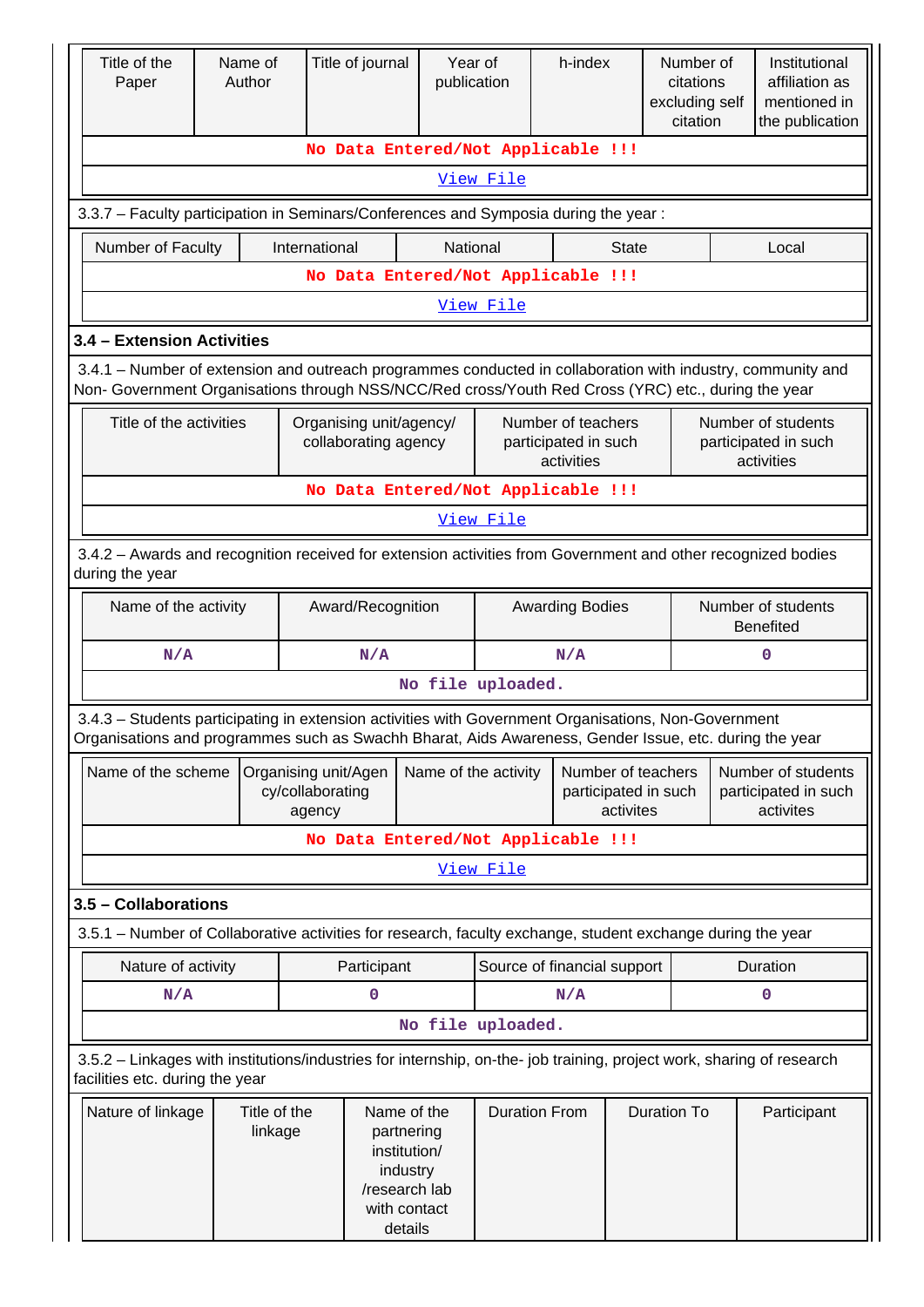#### **No Data Entered/Not Applicable !!!**

 **No file uploaded.** 3.5.3 – MoUs signed with institutions of national, international importance, other universities, industries, corporate houses etc. during the year Organisation | Date of MoU signed | Purpose/Activities | Number of students/teachers participated under MoUs **Sher E kashmir Public Higher Secondary School, Bari brahmana 22/03/2016 Oral Health Care 1000 saraswati Institute of research studies, senior secondary school Bishnah 19/04/2017 Oral Health Care 800 Jammu Sanskriti school, Ismailpur 19/05/2017 Oral Health Care 900** [View File](https://assessmentonline.naac.gov.in/public/Postacc/MoU/5449_MoU_1604040830.xlsx) **CRITERION IV – INFRASTRUCTURE AND LEARNING RESOURCES 4.1 – Physical Facilities** 4.1.1 – Budget allocation, excluding salary for infrastructure augmentation during the year Budget allocated for infrastructure augmentation | Budget utilized for infrastructure development **14 13.44** 4.1.2 – Details of augmentation in infrastructure facilities during the year Facilities **Existing or Newly Added No Data Entered/Not Applicable !!! No file uploaded. 4.2 – Library as a Learning Resource** 4.2.1 – Library is automated {Integrated Library Management System (ILMS)} Name of the ILMS software Nature of automation (fully or patially) Version Year of automation **No Data Entered/Not Applicable !!!** 4.2.2 – Library Services Library Service Type Existing Newly Added | Total **Text Books 184 510000 0 0 184 510000 Reference Books 150 250000 0 0 150 250000 Journals 69 416686 69 383314 138 800000** [View File](https://assessmentonline.naac.gov.in/public/Postacc/Library/5449_Library_1604031567.xlsx) 4.2.3 – E-content developed by teachers such as: e-PG- Pathshala, CEC (under e-PG- Pathshala CEC (Under Graduate) SWAYAM other MOOCs platform NPTEL/NMEICT/any other Government initiatives & institutional (Learning Management System (LMS) etc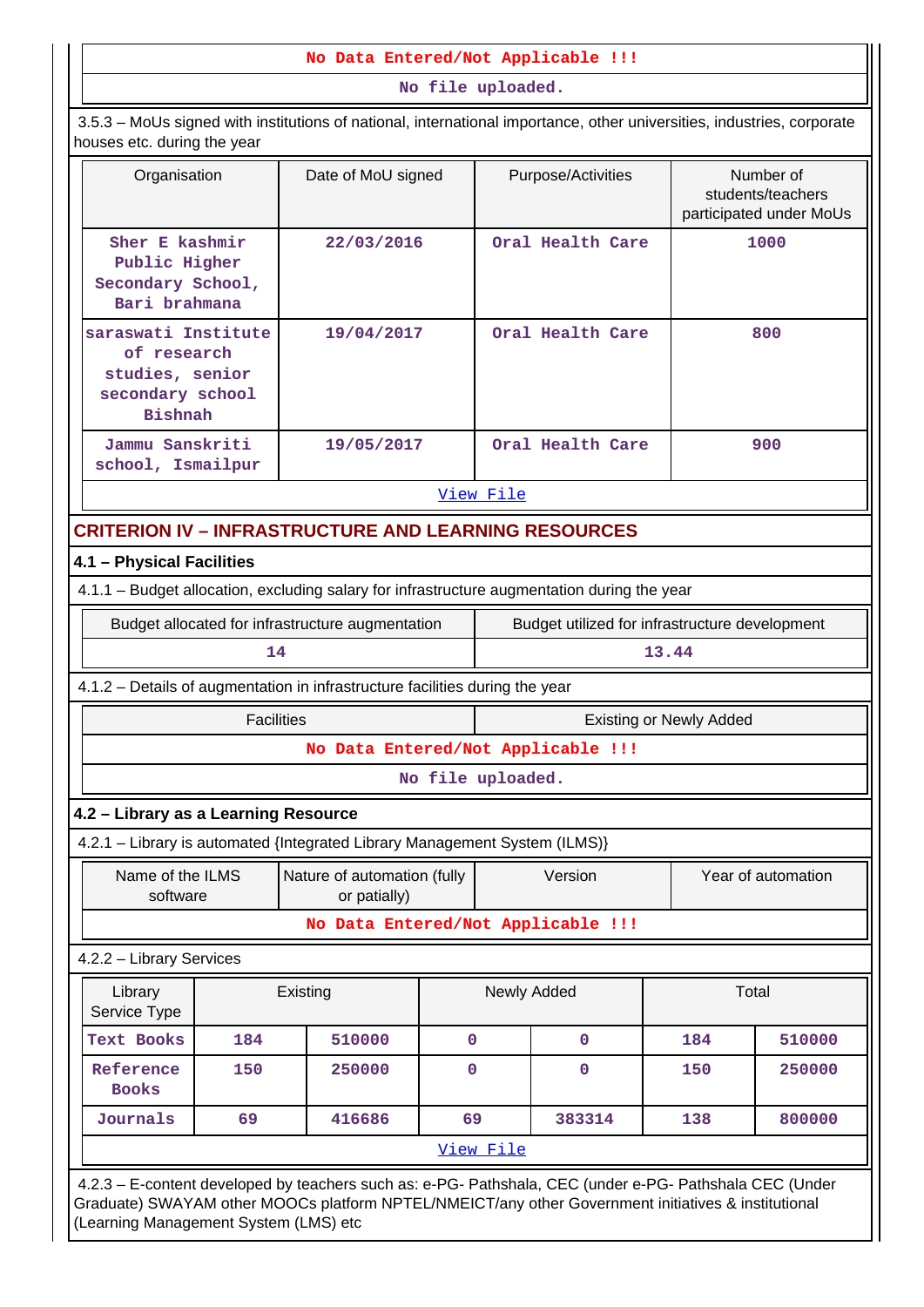|                                                                                                                                                                                                                 | Name of the Teacher                                                                                                                                                                                                                                                                                                                                                                                                                                                                                                                                                                                                                                                                                                                                                                                                                                                                                                                                                                                                                                                                                                                                                                                                                                                                                                                                                                                                                                                                                                                                                                                                      |              | Name of the Module                                               |              |                                                                                                             | Platform on which module<br>is developed |                                                                           | Date of launching e-<br>content |             |  |
|-----------------------------------------------------------------------------------------------------------------------------------------------------------------------------------------------------------------|--------------------------------------------------------------------------------------------------------------------------------------------------------------------------------------------------------------------------------------------------------------------------------------------------------------------------------------------------------------------------------------------------------------------------------------------------------------------------------------------------------------------------------------------------------------------------------------------------------------------------------------------------------------------------------------------------------------------------------------------------------------------------------------------------------------------------------------------------------------------------------------------------------------------------------------------------------------------------------------------------------------------------------------------------------------------------------------------------------------------------------------------------------------------------------------------------------------------------------------------------------------------------------------------------------------------------------------------------------------------------------------------------------------------------------------------------------------------------------------------------------------------------------------------------------------------------------------------------------------------------|--------------|------------------------------------------------------------------|--------------|-------------------------------------------------------------------------------------------------------------|------------------------------------------|---------------------------------------------------------------------------|---------------------------------|-------------|--|
|                                                                                                                                                                                                                 |                                                                                                                                                                                                                                                                                                                                                                                                                                                                                                                                                                                                                                                                                                                                                                                                                                                                                                                                                                                                                                                                                                                                                                                                                                                                                                                                                                                                                                                                                                                                                                                                                          |              |                                                                  |              | No Data Entered/Not Applicable !!!                                                                          |                                          |                                                                           |                                 |             |  |
|                                                                                                                                                                                                                 |                                                                                                                                                                                                                                                                                                                                                                                                                                                                                                                                                                                                                                                                                                                                                                                                                                                                                                                                                                                                                                                                                                                                                                                                                                                                                                                                                                                                                                                                                                                                                                                                                          |              |                                                                  |              | No file uploaded.                                                                                           |                                          |                                                                           |                                 |             |  |
|                                                                                                                                                                                                                 | 4.3 - IT Infrastructure                                                                                                                                                                                                                                                                                                                                                                                                                                                                                                                                                                                                                                                                                                                                                                                                                                                                                                                                                                                                                                                                                                                                                                                                                                                                                                                                                                                                                                                                                                                                                                                                  |              |                                                                  |              |                                                                                                             |                                          |                                                                           |                                 |             |  |
|                                                                                                                                                                                                                 | 4.3.1 - Technology Upgradation (overall)                                                                                                                                                                                                                                                                                                                                                                                                                                                                                                                                                                                                                                                                                                                                                                                                                                                                                                                                                                                                                                                                                                                                                                                                                                                                                                                                                                                                                                                                                                                                                                                 |              |                                                                  |              |                                                                                                             |                                          |                                                                           |                                 |             |  |
| Office<br><b>Total Co</b><br>Internet<br><b>Type</b><br>Computer<br>Computer<br>Departme<br>Available<br><b>Browsing</b><br>Lab<br>Centers<br><b>Bandwidt</b><br>mputers<br>centers<br>nts<br>h (MBPS/<br>GBPS) |                                                                                                                                                                                                                                                                                                                                                                                                                                                                                                                                                                                                                                                                                                                                                                                                                                                                                                                                                                                                                                                                                                                                                                                                                                                                                                                                                                                                                                                                                                                                                                                                                          |              |                                                                  |              |                                                                                                             |                                          | <b>Others</b>                                                             |                                 |             |  |
| Existin<br>g                                                                                                                                                                                                    | 40                                                                                                                                                                                                                                                                                                                                                                                                                                                                                                                                                                                                                                                                                                                                                                                                                                                                                                                                                                                                                                                                                                                                                                                                                                                                                                                                                                                                                                                                                                                                                                                                                       | 1            | 23                                                               | 1            | 1                                                                                                           | 7                                        | 20                                                                        | 2                               | 13          |  |
| Added                                                                                                                                                                                                           | $\mathbf{1}$                                                                                                                                                                                                                                                                                                                                                                                                                                                                                                                                                                                                                                                                                                                                                                                                                                                                                                                                                                                                                                                                                                                                                                                                                                                                                                                                                                                                                                                                                                                                                                                                             | $\mathbf 0$  | $\mathbf 0$                                                      | $\mathbf 0$  | $\mathbf 0$                                                                                                 | $\mathbf 0$                              | $\mathbf{1}$                                                              | 3                               | $\mathbf 0$ |  |
| Total                                                                                                                                                                                                           | 41                                                                                                                                                                                                                                                                                                                                                                                                                                                                                                                                                                                                                                                                                                                                                                                                                                                                                                                                                                                                                                                                                                                                                                                                                                                                                                                                                                                                                                                                                                                                                                                                                       | $\mathbf{1}$ | 23                                                               | 1            | 1                                                                                                           | 7                                        | 21                                                                        | 5                               | 13          |  |
|                                                                                                                                                                                                                 | 4.3.2 - Bandwidth available of internet connection in the Institution (Leased line)                                                                                                                                                                                                                                                                                                                                                                                                                                                                                                                                                                                                                                                                                                                                                                                                                                                                                                                                                                                                                                                                                                                                                                                                                                                                                                                                                                                                                                                                                                                                      |              |                                                                  |              |                                                                                                             |                                          |                                                                           |                                 |             |  |
|                                                                                                                                                                                                                 |                                                                                                                                                                                                                                                                                                                                                                                                                                                                                                                                                                                                                                                                                                                                                                                                                                                                                                                                                                                                                                                                                                                                                                                                                                                                                                                                                                                                                                                                                                                                                                                                                          |              |                                                                  | 5 MBPS/ GBPS |                                                                                                             |                                          |                                                                           |                                 |             |  |
|                                                                                                                                                                                                                 | 4.3.3 - Facility for e-content                                                                                                                                                                                                                                                                                                                                                                                                                                                                                                                                                                                                                                                                                                                                                                                                                                                                                                                                                                                                                                                                                                                                                                                                                                                                                                                                                                                                                                                                                                                                                                                           |              |                                                                  |              |                                                                                                             |                                          |                                                                           |                                 |             |  |
|                                                                                                                                                                                                                 | Name of the e-content development facility                                                                                                                                                                                                                                                                                                                                                                                                                                                                                                                                                                                                                                                                                                                                                                                                                                                                                                                                                                                                                                                                                                                                                                                                                                                                                                                                                                                                                                                                                                                                                                               |              |                                                                  |              |                                                                                                             |                                          | Provide the link of the videos and media centre and<br>recording facility |                                 |             |  |
|                                                                                                                                                                                                                 |                                                                                                                                                                                                                                                                                                                                                                                                                                                                                                                                                                                                                                                                                                                                                                                                                                                                                                                                                                                                                                                                                                                                                                                                                                                                                                                                                                                                                                                                                                                                                                                                                          | <b>Nil</b>   |                                                                  |              |                                                                                                             |                                          | N/A                                                                       |                                 |             |  |
|                                                                                                                                                                                                                 | 4.4 - Maintenance of Campus Infrastructure                                                                                                                                                                                                                                                                                                                                                                                                                                                                                                                                                                                                                                                                                                                                                                                                                                                                                                                                                                                                                                                                                                                                                                                                                                                                                                                                                                                                                                                                                                                                                                               |              |                                                                  |              |                                                                                                             |                                          |                                                                           |                                 |             |  |
|                                                                                                                                                                                                                 | 4.4.1 - Expenditure incurred on maintenance of physical facilities and academic support facilities, excluding salary<br>component, during the year                                                                                                                                                                                                                                                                                                                                                                                                                                                                                                                                                                                                                                                                                                                                                                                                                                                                                                                                                                                                                                                                                                                                                                                                                                                                                                                                                                                                                                                                       |              |                                                                  |              |                                                                                                             |                                          |                                                                           |                                 |             |  |
|                                                                                                                                                                                                                 | Assigned Budget on<br>academic facilities                                                                                                                                                                                                                                                                                                                                                                                                                                                                                                                                                                                                                                                                                                                                                                                                                                                                                                                                                                                                                                                                                                                                                                                                                                                                                                                                                                                                                                                                                                                                                                                |              | Expenditure incurred on<br>maintenance of academic<br>facilities |              | Expenditure incurredon<br>Assigned budget on<br>physical facilities<br>maintenance of physical<br>facilites |                                          |                                                                           |                                 |             |  |
|                                                                                                                                                                                                                 | 550000                                                                                                                                                                                                                                                                                                                                                                                                                                                                                                                                                                                                                                                                                                                                                                                                                                                                                                                                                                                                                                                                                                                                                                                                                                                                                                                                                                                                                                                                                                                                                                                                                   |              | 430000                                                           |              | 450000<br>322000                                                                                            |                                          |                                                                           |                                 |             |  |
|                                                                                                                                                                                                                 | 4.4.2 – Procedures and policies for maintaining and utilizing physical, academic and support facilities - laboratory,                                                                                                                                                                                                                                                                                                                                                                                                                                                                                                                                                                                                                                                                                                                                                                                                                                                                                                                                                                                                                                                                                                                                                                                                                                                                                                                                                                                                                                                                                                    |              |                                                                  |              |                                                                                                             |                                          |                                                                           |                                 |             |  |
|                                                                                                                                                                                                                 | library, sports complex, computers, classrooms etc. (maximum 500 words) (information to be available in<br>institutional Website, provide link)<br>The college has appointed technical staff for day to day upkeep/ maintenance of<br>the college infrastructure premises. The contract has been signed with the<br>service providers for maintenance of buildings, equipment, vehicles, computers,<br>etc. Where ever applicable annual maintenance contract is maintained into with<br>the companies/vendors for maintenance for infrastructure facilities and<br>equipment. For the maintenance of ICT resources, the college has laid down<br>policies and procedures to ensure optimum and efficient utilization of<br>resources ensuring the highest degree of data security and privacy to all the<br>stakeholders of the university. The college ensures that the data sent by the<br>internet medium is to ensure the confidentiality and integrity of the data by<br>complying with the laid down policies. IDS is committed to protect the privacy<br>of data and shall ensure that the data transmission through the internet is<br>secured and encrypted as and when required to ensure confidentiality, privacy,<br>and integrity of the data. The information pertaining to ICT is collected from<br>students, faculty and staff members and transmitted across different<br>departments and other stakeholders ensuring the highest degree of<br>confidentiality, integrity, and privacy to ensure non-infringement of any of<br>the Govt. laws pertaining to data confidentiality if any. The institute |              |                                                                  |              |                                                                                                             |                                          |                                                                           |                                 |             |  |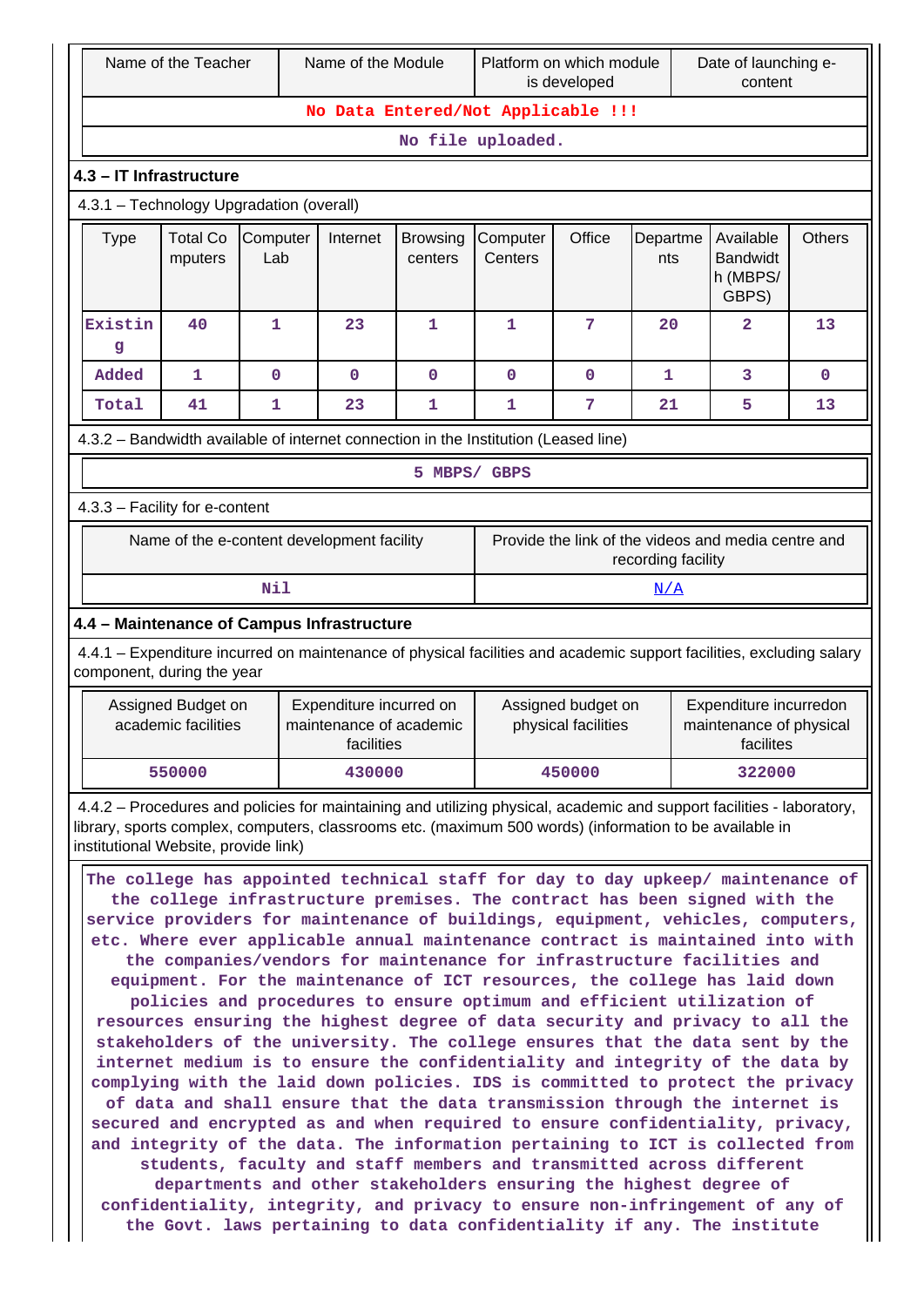**institutionalizes zero-tolerance policy for plagiarism the violation of copyrights. It organizes orientation programs for faculty and students to ensure their authentic scholarship with online resources. The college conducts training programs and workshops for the faculty to develop their orientation on the latest technology. The college has installed water purifier and Cold and hot water has been made available for staff and students and it is well maintained. The college has its own housekeeping and maintenance staff who are trained to take care of the housekeeping maintenance of the college. The construction division has a full-time personnel top look after the maintenance**

**of the building and facilities. The college conducts facilities audit quarterly**

**and feedback is given to the concerned authorities. Academic and support facilities:-teachers of the college have used ICT materials for teaching as per requirement. The college has OHP/LCD projectors, computers, etc. The college has signed a contract with a local hardware technician/service provider for the maintenance of the IT equipment. The college has an affiliated hospital for the emergency needs and regular medical checkups of the students and staff. Our Library is partially automated it is equipped with Lb.-Man ILMS with bar-code printer bar code reader LASER gun. The college has a dedicated department for the installation and maintenance of the electricity. College has created facilities related to a power supply to various units such as Generator, 2 Xerox machines, few printers, Seize fire equipment, CCTV cameras, Audio system, Digital Camera and Inverters, etc. There is a fixed budget for the renovation**

**and maintenance of the facilities.**

<https://idsjammu.co.in/pdf/policies.pdf>

## **CRITERION V – STUDENT SUPPORT AND PROGRESSION**

#### **5.1 – Student Support**

5.1.1 – Scholarships and Financial Support

|                                         | Name/Title of the scheme | Number of students | Amount in Rupees |  |  |  |  |  |
|-----------------------------------------|--------------------------|--------------------|------------------|--|--|--|--|--|
| Financial Support<br>from institution   | N/A                      |                    |                  |  |  |  |  |  |
| Financial Support<br>from Other Sources |                          |                    |                  |  |  |  |  |  |
| a) National                             | N/A                      | 0                  |                  |  |  |  |  |  |
| b) International                        | N/A                      |                    |                  |  |  |  |  |  |
| No file uploaded.                       |                          |                    |                  |  |  |  |  |  |

 5.1.2 – Number of capability enhancement and development schemes such as Soft skill development, Remedial coaching, Language lab, Bridge courses, Yoga, Meditation, Personal Counselling and Mentoring etc.,

| Name of the capability<br>enhancement scheme | Date of implemetation                                                                                     | Number of students<br>enrolled | Agencies involved                   |  |  |  |  |  |  |  |  |
|----------------------------------------------|-----------------------------------------------------------------------------------------------------------|--------------------------------|-------------------------------------|--|--|--|--|--|--|--|--|
| Mentor Mentee<br>System                      | 23/08/2016                                                                                                | 386                            | <b>IOAC</b>                         |  |  |  |  |  |  |  |  |
| Communication<br>Skills                      | 01/09/2016                                                                                                | 86                             | <b>IOAC</b>                         |  |  |  |  |  |  |  |  |
| Remedial Classes                             | 02/12/2016                                                                                                | 40                             | Head Of Each<br>department and IQAC |  |  |  |  |  |  |  |  |
|                                              |                                                                                                           | View File                      |                                     |  |  |  |  |  |  |  |  |
|                                              | 5.1.3 – Students benefited by guidance for competitive examinations and career counselling offered by the |                                |                                     |  |  |  |  |  |  |  |  |

institution during the year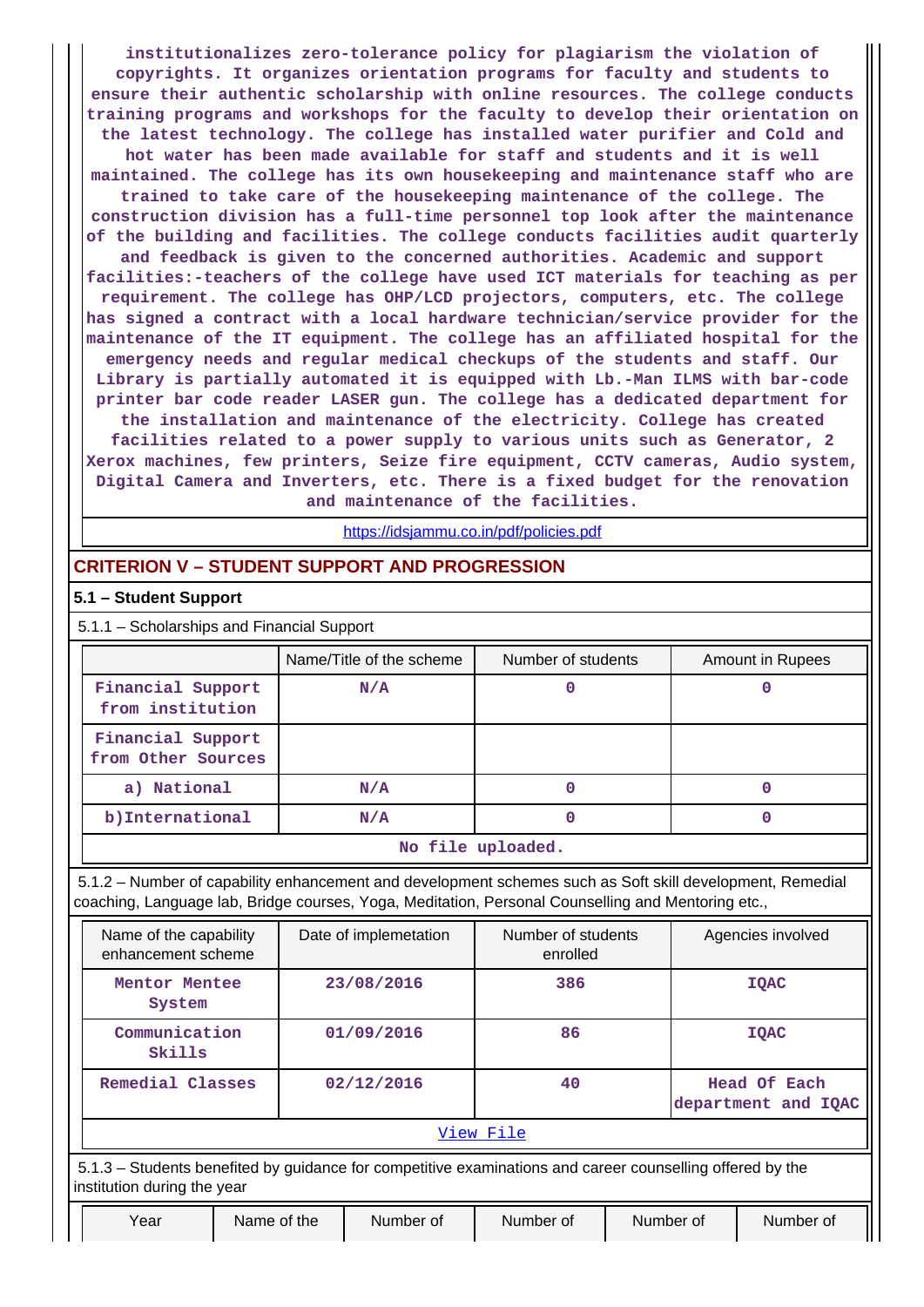|                                                                                                                                                                                        | scheme                                                      | benefited<br>students for<br>competitive<br>examination | benefited<br>students by<br>career<br>counseling<br>activities | students who<br>have passedin<br>the comp. exam | studentsp placed                    |  |  |  |  |  |  |  |
|----------------------------------------------------------------------------------------------------------------------------------------------------------------------------------------|-------------------------------------------------------------|---------------------------------------------------------|----------------------------------------------------------------|-------------------------------------------------|-------------------------------------|--|--|--|--|--|--|--|
| 2016                                                                                                                                                                                   | Seminar on<br>Higher<br>education                           | 65                                                      | 65                                                             | 3                                               | 9                                   |  |  |  |  |  |  |  |
| View File                                                                                                                                                                              |                                                             |                                                         |                                                                |                                                 |                                     |  |  |  |  |  |  |  |
| 5.1.4 - Institutional mechanism for transparency, timely redressal of student grievances, Prevention of sexual<br>harassment and ragging cases during the year                         |                                                             |                                                         |                                                                |                                                 |                                     |  |  |  |  |  |  |  |
| Total grievances received                                                                                                                                                              |                                                             | Number of grievances redressed                          |                                                                | Avg. number of days for grievance<br>redressal  |                                     |  |  |  |  |  |  |  |
| 0                                                                                                                                                                                      |                                                             | 0                                                       |                                                                | 0                                               |                                     |  |  |  |  |  |  |  |
| 5.2 - Student Progression                                                                                                                                                              |                                                             |                                                         |                                                                |                                                 |                                     |  |  |  |  |  |  |  |
| 5.2.1 - Details of campus placement during the year                                                                                                                                    |                                                             |                                                         |                                                                |                                                 |                                     |  |  |  |  |  |  |  |
|                                                                                                                                                                                        | On campus                                                   |                                                         |                                                                | Off campus                                      |                                     |  |  |  |  |  |  |  |
| Nameof<br>organizations<br>visited                                                                                                                                                     | Number of<br>students<br>participated                       | Number of<br>stduents placed                            | Nameof<br>organizations<br>visited                             | Number of<br>students<br>participated           | Number of<br>stduents placed        |  |  |  |  |  |  |  |
| N/A                                                                                                                                                                                    | 0                                                           | 0                                                       |                                                                | $\mathbf 0$                                     | 0                                   |  |  |  |  |  |  |  |
|                                                                                                                                                                                        |                                                             |                                                         | No file uploaded.                                              |                                                 |                                     |  |  |  |  |  |  |  |
| 5.2.2 – Student progression to higher education in percentage during the year                                                                                                          |                                                             |                                                         |                                                                |                                                 |                                     |  |  |  |  |  |  |  |
| Year                                                                                                                                                                                   | Number of<br>students<br>enrolling into<br>higher education | Programme<br>graduated from                             | Depratment<br>graduated from                                   | Name of<br>institution joined                   | Name of<br>programme<br>admitted to |  |  |  |  |  |  |  |
| 2017                                                                                                                                                                                   | 2                                                           | BDS                                                     | <b>IDS</b>                                                     | File<br>attached                                | <b>MDS</b>                          |  |  |  |  |  |  |  |
|                                                                                                                                                                                        |                                                             |                                                         | View File                                                      |                                                 |                                     |  |  |  |  |  |  |  |
| 5.2.3 – Students qualifying in state/ national/ international level examinations during the year<br>(eg:NET/SET/SLET/GATE/GMAT/CAT/GRE/TOFEL/Civil Services/State Government Services) |                                                             |                                                         |                                                                |                                                 |                                     |  |  |  |  |  |  |  |
|                                                                                                                                                                                        | Items                                                       |                                                         |                                                                | Number of students selected/ qualifying         |                                     |  |  |  |  |  |  |  |
|                                                                                                                                                                                        | Civil Services                                              |                                                         |                                                                | 1                                               |                                     |  |  |  |  |  |  |  |
|                                                                                                                                                                                        |                                                             |                                                         | No file uploaded.                                              |                                                 |                                     |  |  |  |  |  |  |  |
| 5.2.4 – Sports and cultural activities / competitions organised at the institution level during the year                                                                               |                                                             |                                                         |                                                                |                                                 |                                     |  |  |  |  |  |  |  |
| Activity                                                                                                                                                                               |                                                             | Level                                                   |                                                                | Number of Participants                          |                                     |  |  |  |  |  |  |  |
| Quiz Competition                                                                                                                                                                       |                                                             | Institution Level                                       |                                                                | 20                                              |                                     |  |  |  |  |  |  |  |
| Sports                                                                                                                                                                                 |                                                             | Institution Level                                       |                                                                | 115                                             |                                     |  |  |  |  |  |  |  |
|                                                                                                                                                                                        |                                                             |                                                         | View File                                                      |                                                 |                                     |  |  |  |  |  |  |  |
| 5.3 - Student Participation and Activities                                                                                                                                             |                                                             |                                                         |                                                                |                                                 |                                     |  |  |  |  |  |  |  |
| 5.3.1 – Number of awards/medals for outstanding performance in sports/cultural activities at national/international<br>level (award for a team event should be counted as one)         |                                                             |                                                         |                                                                |                                                 |                                     |  |  |  |  |  |  |  |
| Year                                                                                                                                                                                   | Name of the                                                 | National/<br>Number of                                  | Number of                                                      | Student ID                                      | Name of the                         |  |  |  |  |  |  |  |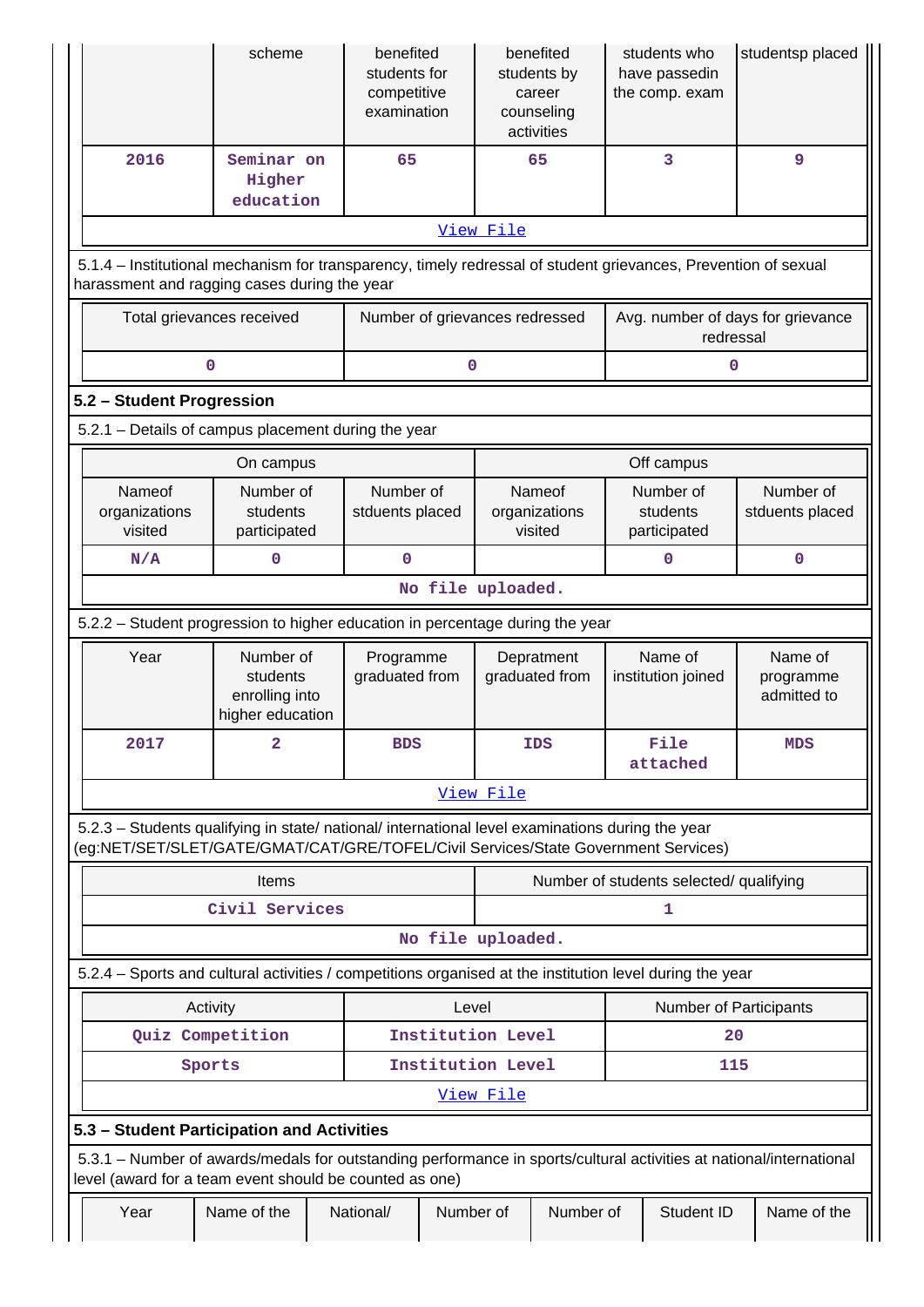|                                                                                                                                                                                                                                                                                                                                                                                                                                                                       | award/medal                                                                                                                                                                                                                                                                                                                                                                                                                                                                                                                                                                                                                                                                                                                                                                                                                                                                                                                                                                                                                                                                                                                                                       | Internaional | awards for<br><b>Sports</b>                              | awards for<br>Cultural | number | student                                                                                                          |  |  |  |  |  |  |
|-----------------------------------------------------------------------------------------------------------------------------------------------------------------------------------------------------------------------------------------------------------------------------------------------------------------------------------------------------------------------------------------------------------------------------------------------------------------------|-------------------------------------------------------------------------------------------------------------------------------------------------------------------------------------------------------------------------------------------------------------------------------------------------------------------------------------------------------------------------------------------------------------------------------------------------------------------------------------------------------------------------------------------------------------------------------------------------------------------------------------------------------------------------------------------------------------------------------------------------------------------------------------------------------------------------------------------------------------------------------------------------------------------------------------------------------------------------------------------------------------------------------------------------------------------------------------------------------------------------------------------------------------------|--------------|----------------------------------------------------------|------------------------|--------|------------------------------------------------------------------------------------------------------------------|--|--|--|--|--|--|
| No Data Entered/Not Applicable !!!                                                                                                                                                                                                                                                                                                                                                                                                                                    |                                                                                                                                                                                                                                                                                                                                                                                                                                                                                                                                                                                                                                                                                                                                                                                                                                                                                                                                                                                                                                                                                                                                                                   |              |                                                          |                        |        |                                                                                                                  |  |  |  |  |  |  |
| No file uploaded.                                                                                                                                                                                                                                                                                                                                                                                                                                                     |                                                                                                                                                                                                                                                                                                                                                                                                                                                                                                                                                                                                                                                                                                                                                                                                                                                                                                                                                                                                                                                                                                                                                                   |              |                                                          |                        |        |                                                                                                                  |  |  |  |  |  |  |
| 5.3.2 - Activity of Student Council & representation of students on academic & administrative bodies/committees of<br>the institution (maximum 500 words)                                                                                                                                                                                                                                                                                                             |                                                                                                                                                                                                                                                                                                                                                                                                                                                                                                                                                                                                                                                                                                                                                                                                                                                                                                                                                                                                                                                                                                                                                                   |              |                                                          |                        |        |                                                                                                                  |  |  |  |  |  |  |
| Alumni data base is updated every year. Participation of Alumni is encouraged<br>in the community engagement programs, such as free Oral Health examination<br>camp, Blood donation camp and school health check-up camp. Annual Alumni meet<br>is conducted every year. The feedback from alumni is conducted online and their<br>suggestions are analysed and implemented. All important activities and<br>achievements of the college are intimated to the Alumni. |                                                                                                                                                                                                                                                                                                                                                                                                                                                                                                                                                                                                                                                                                                                                                                                                                                                                                                                                                                                                                                                                                                                                                                   |              |                                                          |                        |        |                                                                                                                  |  |  |  |  |  |  |
| 5.4 - Alumni Engagement                                                                                                                                                                                                                                                                                                                                                                                                                                               |                                                                                                                                                                                                                                                                                                                                                                                                                                                                                                                                                                                                                                                                                                                                                                                                                                                                                                                                                                                                                                                                                                                                                                   |              |                                                          |                        |        |                                                                                                                  |  |  |  |  |  |  |
| 5.4.1 - Whether the institution has registered Alumni Association?                                                                                                                                                                                                                                                                                                                                                                                                    |                                                                                                                                                                                                                                                                                                                                                                                                                                                                                                                                                                                                                                                                                                                                                                                                                                                                                                                                                                                                                                                                                                                                                                   |              |                                                          |                        |        |                                                                                                                  |  |  |  |  |  |  |
| Yes                                                                                                                                                                                                                                                                                                                                                                                                                                                                   |                                                                                                                                                                                                                                                                                                                                                                                                                                                                                                                                                                                                                                                                                                                                                                                                                                                                                                                                                                                                                                                                                                                                                                   |              |                                                          |                        |        |                                                                                                                  |  |  |  |  |  |  |
| Alumni data base is updated every year. Participation of Alumni is encouraged<br>in the community engagement programs, such as free Oral Health examination<br>camp, Blood donation camp and school health check-up camp. Annual Alumni meet<br>is conducted every year. The feedback from alumni is conducted online and their<br>suggestions are analysed and implemented. All important activities and<br>achievements of the college are intimated to the Alumni. |                                                                                                                                                                                                                                                                                                                                                                                                                                                                                                                                                                                                                                                                                                                                                                                                                                                                                                                                                                                                                                                                                                                                                                   |              |                                                          |                        |        |                                                                                                                  |  |  |  |  |  |  |
| 5.4.2 - No. of enrolled Alumni:                                                                                                                                                                                                                                                                                                                                                                                                                                       |                                                                                                                                                                                                                                                                                                                                                                                                                                                                                                                                                                                                                                                                                                                                                                                                                                                                                                                                                                                                                                                                                                                                                                   |              |                                                          |                        |        |                                                                                                                  |  |  |  |  |  |  |
|                                                                                                                                                                                                                                                                                                                                                                                                                                                                       |                                                                                                                                                                                                                                                                                                                                                                                                                                                                                                                                                                                                                                                                                                                                                                                                                                                                                                                                                                                                                                                                                                                                                                   |              | 67                                                       |                        |        |                                                                                                                  |  |  |  |  |  |  |
|                                                                                                                                                                                                                                                                                                                                                                                                                                                                       | 5.4.3 - Alumni contribution during the year (in Rupees):                                                                                                                                                                                                                                                                                                                                                                                                                                                                                                                                                                                                                                                                                                                                                                                                                                                                                                                                                                                                                                                                                                          |              |                                                          |                        |        |                                                                                                                  |  |  |  |  |  |  |
|                                                                                                                                                                                                                                                                                                                                                                                                                                                                       |                                                                                                                                                                                                                                                                                                                                                                                                                                                                                                                                                                                                                                                                                                                                                                                                                                                                                                                                                                                                                                                                                                                                                                   |              | 0                                                        |                        |        |                                                                                                                  |  |  |  |  |  |  |
|                                                                                                                                                                                                                                                                                                                                                                                                                                                                       | 5.4.4 - Meetings/activities organized by Alumni Association:                                                                                                                                                                                                                                                                                                                                                                                                                                                                                                                                                                                                                                                                                                                                                                                                                                                                                                                                                                                                                                                                                                      |              |                                                          |                        |        |                                                                                                                  |  |  |  |  |  |  |
|                                                                                                                                                                                                                                                                                                                                                                                                                                                                       |                                                                                                                                                                                                                                                                                                                                                                                                                                                                                                                                                                                                                                                                                                                                                                                                                                                                                                                                                                                                                                                                                                                                                                   |              | Annual Alumni meet, Alumni Dental Camp Community service |                        |        |                                                                                                                  |  |  |  |  |  |  |
|                                                                                                                                                                                                                                                                                                                                                                                                                                                                       | <b>CRITERION VI - GOVERNANCE, LEADERSHIP AND MANAGEMENT</b>                                                                                                                                                                                                                                                                                                                                                                                                                                                                                                                                                                                                                                                                                                                                                                                                                                                                                                                                                                                                                                                                                                       |              |                                                          |                        |        |                                                                                                                  |  |  |  |  |  |  |
|                                                                                                                                                                                                                                                                                                                                                                                                                                                                       | 6.1 - Institutional Vision and Leadership                                                                                                                                                                                                                                                                                                                                                                                                                                                                                                                                                                                                                                                                                                                                                                                                                                                                                                                                                                                                                                                                                                                         |              |                                                          |                        |        |                                                                                                                  |  |  |  |  |  |  |
| words)                                                                                                                                                                                                                                                                                                                                                                                                                                                                |                                                                                                                                                                                                                                                                                                                                                                                                                                                                                                                                                                                                                                                                                                                                                                                                                                                                                                                                                                                                                                                                                                                                                                   |              |                                                          |                        |        | 6.1.1 – Mention two practices of decentralization and participative management during the last year (maximum 500 |  |  |  |  |  |  |
|                                                                                                                                                                                                                                                                                                                                                                                                                                                                       | Institute of Dental Sciences believes in the participation of all stakeholders<br>in the organizational decision making process as per their need and relevance.<br>During the academic year, IDS developed its strategic plan. The internal -<br>external stakeholders include student representatives, faculty, alumni, and<br>experts, parents, employer, participated in the forum. The stakeholders review<br>the strength, weakness, opportunities, and threats of the college and assed the<br>external conditions which are essential to developing the strategic objectives<br>of the college. Further, there were many interactive sessions that were<br>conducted to prepare a platform for developing the strategic key drivers,<br>considerations, and objectives. The SP development committee developed the<br>objectives which are required for the short and long term plans of the college.<br>Once in a year the senior management of the college invites the representatives<br>of all stakeholders and discusses the status of implementation of the yearly<br>operational plan with them. This practice helps everyone to feel inspired and |              | develop their ownership which yields better outcome.     |                        |        |                                                                                                                  |  |  |  |  |  |  |

6.1.2 – Does the institution have a Management Information System (MIS)?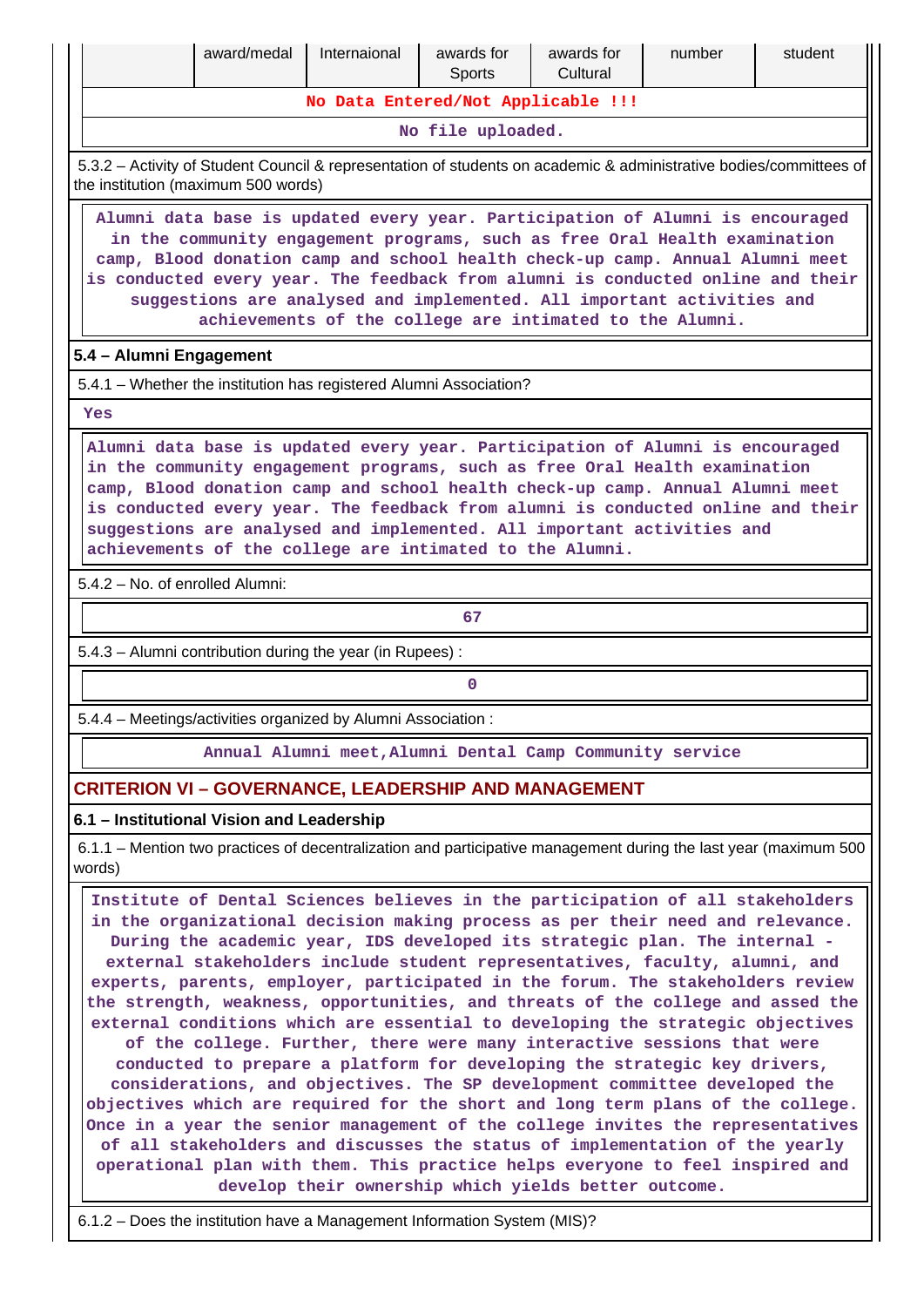| Yes                                                                                                                   |                                                                                                                                                                                                                                                                                                                                                                                                                                                                                                                                                                                                                                                                                                                                                                                                                                                                                                                                                                                             |  |  |  |  |  |  |  |  |
|-----------------------------------------------------------------------------------------------------------------------|---------------------------------------------------------------------------------------------------------------------------------------------------------------------------------------------------------------------------------------------------------------------------------------------------------------------------------------------------------------------------------------------------------------------------------------------------------------------------------------------------------------------------------------------------------------------------------------------------------------------------------------------------------------------------------------------------------------------------------------------------------------------------------------------------------------------------------------------------------------------------------------------------------------------------------------------------------------------------------------------|--|--|--|--|--|--|--|--|
| 6.2 - Strategy Development and Deployment                                                                             |                                                                                                                                                                                                                                                                                                                                                                                                                                                                                                                                                                                                                                                                                                                                                                                                                                                                                                                                                                                             |  |  |  |  |  |  |  |  |
| 6.2.1 – Quality improvement strategies adopted by the institution for each of the following (with in 100 words each): |                                                                                                                                                                                                                                                                                                                                                                                                                                                                                                                                                                                                                                                                                                                                                                                                                                                                                                                                                                                             |  |  |  |  |  |  |  |  |
| <b>Strategy Type</b>                                                                                                  | <b>Details</b>                                                                                                                                                                                                                                                                                                                                                                                                                                                                                                                                                                                                                                                                                                                                                                                                                                                                                                                                                                              |  |  |  |  |  |  |  |  |
| Industry Interaction / Collaboration                                                                                  | IDS has MOUs (memorandum of<br>understandings) with various<br>villages, schools clinics for conducting<br>student training program. Accordingly,<br>the students are sent to the hospital<br>villages to complete their clinical<br>posting. Also, the college has<br>developed for conducting community<br>dental camps in collaboration with some<br>corporate such as Colgate.                                                                                                                                                                                                                                                                                                                                                                                                                                                                                                                                                                                                          |  |  |  |  |  |  |  |  |
| Admission of Students                                                                                                 | The college ensures a high degree of<br>transparency in the admission process.<br>The admission process is conducted by<br>the association of the medical dental<br>college of Jammu Kashmir. Since 2016<br>the college is giving more emphasis on<br>the online advertisement of admission<br>in the college. Accordingly, all<br>information is available on the college<br>website. A dedicated admission<br>counselor has been appointed who meets<br>the parents and prospective students in<br>the school and conduct admission<br>seminar and interactive session.                                                                                                                                                                                                                                                                                                                                                                                                                   |  |  |  |  |  |  |  |  |
| Teaching and Learning                                                                                                 | The college has created a mode to<br>improve the quality of teaching and<br>learning by inculcating active<br>participations from year 3 and 4th year<br>students. The group discussions is done<br>regularly review discussions is also<br>conducted for various journal articles.<br>This is an excellent way to expand the<br>knowledge of the students in research.<br>The role of the teachers is facilitator<br>here. The teacher guides the students<br>in the following way:- 1. Selection of<br>articles 2. Presentation of articles<br>3. Clinical case explaination article 4.<br>Deriving conclusion, implications, and<br>future directions. The college<br>emphasizes the qualitative growth of<br>the individual personality of each and<br>every student. Therefore it has<br>introduced a mentor and mentee system.<br>The process is operational through<br>trained faculty members, and peers. The<br>students, who need special assistance<br>are identified motivated. |  |  |  |  |  |  |  |  |
| Examination and Evaluation                                                                                            | The faculty members regularly evaluate<br>the students plan the evaluation is                                                                                                                                                                                                                                                                                                                                                                                                                                                                                                                                                                                                                                                                                                                                                                                                                                                                                                               |  |  |  |  |  |  |  |  |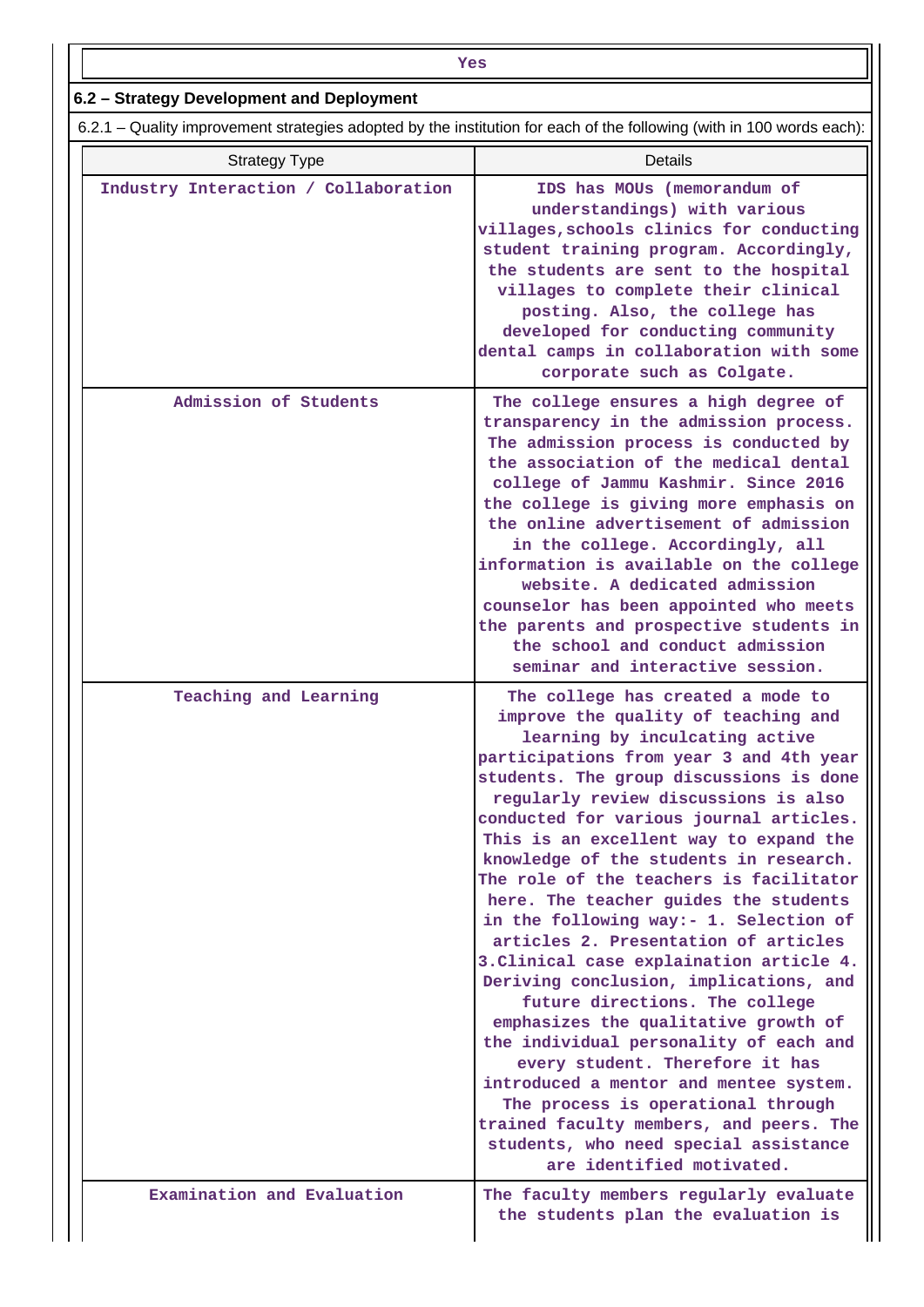|                                                               | such a way so that all the learning<br>outcomes of the course should get<br>evaluated by using assessment methods.<br>Clinical teaching is also given to the<br>students every day to the third and<br>fourth-year students. The students<br>undergoing internship attend the<br>clinical postings as per the rotation<br>plan. As per the DCI stipulation, the<br>college has been providing the facility<br>for in-patient / clinical teaching to<br>the students. Feedback is collected<br>from the students and teachers on the<br>Examination system and the corrective<br>actions are implemented.                                                                                                                  |
|---------------------------------------------------------------|---------------------------------------------------------------------------------------------------------------------------------------------------------------------------------------------------------------------------------------------------------------------------------------------------------------------------------------------------------------------------------------------------------------------------------------------------------------------------------------------------------------------------------------------------------------------------------------------------------------------------------------------------------------------------------------------------------------------------|
| Curriculum Development                                        | For the Bachelor of Dental Sciences<br>Program, IDS strictly followed the<br>curriculum which is prescribed by the<br>Dental Council of India and the<br>affiliated University (University of<br>Jammu). The college has a curriculum<br>management committee. IQAC has given<br>the direction to collect feedback on<br>the curriculum from the students and<br>teachers with the help of the<br>committee. The feedback is analyzed and<br>the report is submitted to the<br>principal of the college. The<br>curriculum does cover various value<br>systems required by the dentists in the<br>ethical practice of dentistry. The<br>community dental service has been given<br>proper significance in our curriculum. |
| Human Resource Management                                     | Incentive scheme to faculty for<br>publication / research/ in service<br>training programmes / conferences/<br>workshops is at place. Online feedback<br>system has been started from 2017.<br>Quarterly meeting with the employee and<br>grievance redressed system.                                                                                                                                                                                                                                                                                                                                                                                                                                                     |
| Library, ICT and Physical<br>Infrastructure / Instrumentation | On the basis of students and faculty<br>feedback on the library and other<br>facilities, the management brought the<br>following development in the teaching<br>and learning of the college. . The<br>library has been equipped with online<br>journals and textbooks. . The catalog<br>system has been replaced by a bar code<br>system. . A fixed budget is kept for<br>library development. . The speed of the<br>internet has also been increased. The<br>software up-gradation is done in all<br>computers of the college.                                                                                                                                                                                           |
| Research and Development                                      | At the beginning of the academic year,<br>the objectives and directions were<br>planned. First of all, it was decided                                                                                                                                                                                                                                                                                                                                                                                                                                                                                                                                                                                                     |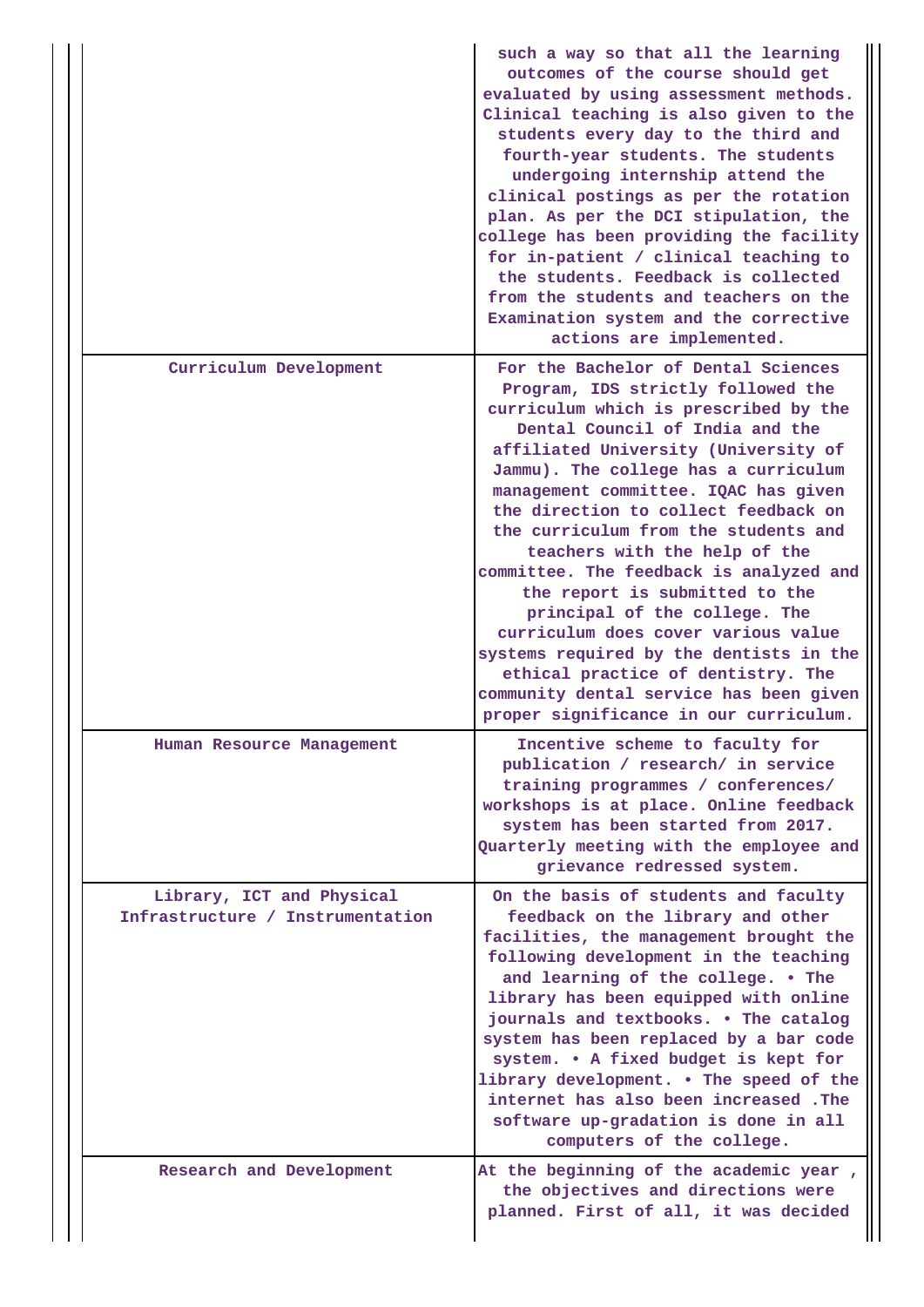|                                                                | to keep a fixed budget for the research |
|----------------------------------------------------------------|-----------------------------------------|
|                                                                | activities of the college. The budget   |
|                                                                | was classified in some activities. Such |
|                                                                | as financial assistance to the faculty  |
|                                                                | to attend research conferences,         |
|                                                                | seminars, workshops, etc to provide a   |
|                                                                | grant to the faculty for publishing     |
|                                                                | their research in the impact factor     |
|                                                                | journals index in scopus, science       |
|                                                                | direct, PubMed, Medline, and other      |
|                                                                | reputed research database. This was     |
|                                                                | carried out to motivate the faculty     |
|                                                                | towards research. Also, fixed seed      |
|                                                                | money is kept in the budget for the     |
|                                                                | faculty who are taking initiatives in   |
|                                                                | the project through different           |
|                                                                | government private organizations. It    |
|                                                                | was found that there were interest and  |
|                                                                | motivation among the faculty members    |
|                                                                | towards research.                       |
| $622 -$ Implementation of e-governance in areas of operations: |                                         |

| $0.2.2 -$ implementation or e-governance in areas or operations. |                                                                                                                                                                                                                                                                                                                                                                                                                                                                                                                                             |
|------------------------------------------------------------------|---------------------------------------------------------------------------------------------------------------------------------------------------------------------------------------------------------------------------------------------------------------------------------------------------------------------------------------------------------------------------------------------------------------------------------------------------------------------------------------------------------------------------------------------|
| E-governace area                                                 | <b>Details</b>                                                                                                                                                                                                                                                                                                                                                                                                                                                                                                                              |
| Student Admission and Support                                    | The students who aspire for admission<br>are guided by the admission counselor<br>to visit the DCI website or the website<br>of the University of Jammu to see the<br>relevant information of the college. So<br>far as students' sports is concerned<br>the students can post their complaint<br>and this is addressed immediately.                                                                                                                                                                                                        |
| Finance and Accounts                                             | The finance department of the college<br>has become centralized. E-file has been<br>introduced which is a work flow based<br>system that replaced the existing<br>manual handling of files with a more<br>efficient electronic system. All<br>systems such as the movement of<br>receipts and files became seamless and<br>there is more transparency in the<br>system since each and every reference<br>is recorded in the system. This<br>simplifies management decisions as all<br>essential information available as a<br>single point. |
| Administration                                                   | For the administration purpose the<br>management has the objectives of the<br>initiatives to bring service delivery<br>fast and transparent. For example,<br>annual feedback collections from the<br>stakeholders are conducted online which<br>is easier in information sharing,<br>participation, accountability in the<br>decision-making process. The results of<br>the feedback are also shared with the<br>stakeholders through online.                                                                                               |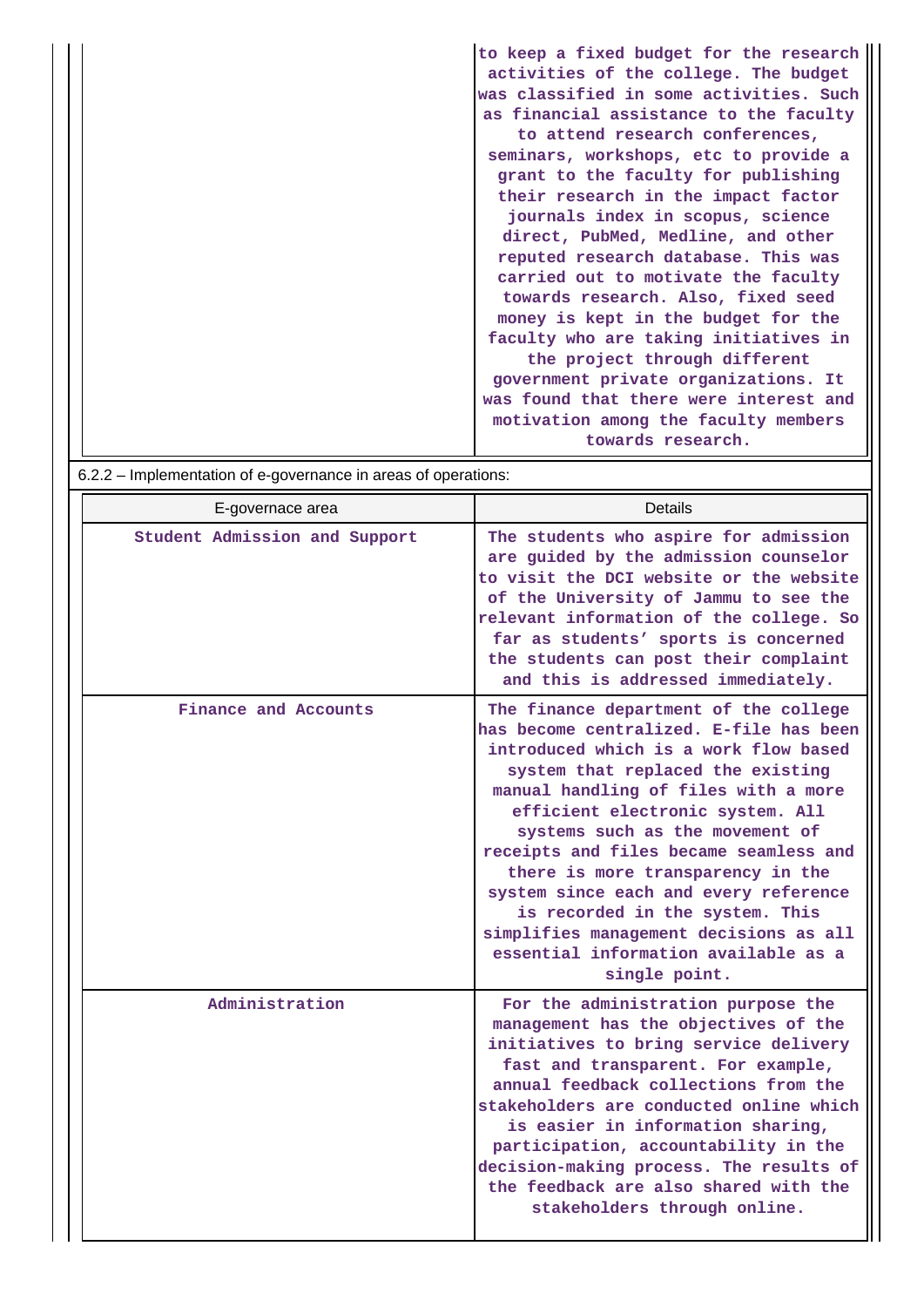|                                                                                                                                                                                            |  |                                                                                             | Planning and Development                                                                          |           | The college has introduced e-governance<br>facilities in the planning and<br>development activation in the<br>college. The faculty can print their<br>documents such as salary slip and can<br>give their feedback, suggestion on<br>various operation activities of the<br>college. Circulars, memos, official<br>documents are sent to faculty via<br>official e-resources. |                                                                                                                                                                                                                                                                                                                                         |     |            |                                                  |                   |                                                      |
|--------------------------------------------------------------------------------------------------------------------------------------------------------------------------------------------|--|---------------------------------------------------------------------------------------------|---------------------------------------------------------------------------------------------------|-----------|-------------------------------------------------------------------------------------------------------------------------------------------------------------------------------------------------------------------------------------------------------------------------------------------------------------------------------------------------------------------------------|-----------------------------------------------------------------------------------------------------------------------------------------------------------------------------------------------------------------------------------------------------------------------------------------------------------------------------------------|-----|------------|--------------------------------------------------|-------------------|------------------------------------------------------|
|                                                                                                                                                                                            |  | Examination                                                                                 |                                                                                                   |           |                                                                                                                                                                                                                                                                                                                                                                               | Coding system and scope for re-<br>evaluation system has been started.<br>Also the university is making efforts<br>to adopt table evaluation, double<br>valuation from 2017 onwards. The<br>examiners are selected from the panel<br>submitted by the college, the<br>university created a syndicate of which<br>principal is a member. |     |            |                                                  |                   |                                                      |
| 6.3 - Faculty Empowerment Strategies                                                                                                                                                       |  |                                                                                             |                                                                                                   |           |                                                                                                                                                                                                                                                                                                                                                                               |                                                                                                                                                                                                                                                                                                                                         |     |            |                                                  |                   |                                                      |
| 6.3.1 – Teachers provided with financial support to attend conferences / workshops and towards membership fee<br>of professional bodies during the year                                    |  |                                                                                             |                                                                                                   |           |                                                                                                                                                                                                                                                                                                                                                                               |                                                                                                                                                                                                                                                                                                                                         |     |            |                                                  |                   |                                                      |
| Year                                                                                                                                                                                       |  |                                                                                             | Name of Teacher                                                                                   |           |                                                                                                                                                                                                                                                                                                                                                                               | Name of the<br>Name of conference/<br>workshop attended<br>professional body for<br>for which financial<br>which membership<br>fee is provided<br>support provided                                                                                                                                                                      |     |            |                                                  | Amount of support |                                                      |
| 2016                                                                                                                                                                                       |  |                                                                                             | N/A                                                                                               | N/A       |                                                                                                                                                                                                                                                                                                                                                                               |                                                                                                                                                                                                                                                                                                                                         | N/A |            |                                                  |                   | $\mathbf{0}$                                         |
|                                                                                                                                                                                            |  |                                                                                             |                                                                                                   |           |                                                                                                                                                                                                                                                                                                                                                                               | No file uploaded.                                                                                                                                                                                                                                                                                                                       |     |            |                                                  |                   |                                                      |
| 6.3.2 – Number of professional development / administrative training programmes organized by the College for<br>teaching and non teaching staff during the year                            |  |                                                                                             |                                                                                                   |           |                                                                                                                                                                                                                                                                                                                                                                               |                                                                                                                                                                                                                                                                                                                                         |     |            |                                                  |                   |                                                      |
| Year                                                                                                                                                                                       |  | Title of the<br>professional<br>development<br>programme<br>organised for<br>teaching staff | Title of the<br>administrative<br>training<br>programme<br>organised for<br>non-teaching<br>staff | From date |                                                                                                                                                                                                                                                                                                                                                                               |                                                                                                                                                                                                                                                                                                                                         |     | To Date    | Number of<br>participants<br>(Teaching<br>staff) |                   | Number of<br>participants<br>(non-teaching<br>staff) |
| 2016                                                                                                                                                                                       |  | Significan<br>ce of comm<br>unication<br>skills                                             | Office<br>etiquette                                                                               |           | 20/10/2016                                                                                                                                                                                                                                                                                                                                                                    |                                                                                                                                                                                                                                                                                                                                         |     | 21/10/2016 | 32                                               |                   | 28                                                   |
| 2017                                                                                                                                                                                       |  | <b>Advances</b><br>in<br>Dentistry                                                          | Improving<br>work<br>efficiency                                                                   |           | 20/02/2017                                                                                                                                                                                                                                                                                                                                                                    |                                                                                                                                                                                                                                                                                                                                         |     | 21/02/2017 | 40                                               |                   | 35                                                   |
|                                                                                                                                                                                            |  |                                                                                             |                                                                                                   |           |                                                                                                                                                                                                                                                                                                                                                                               | View File                                                                                                                                                                                                                                                                                                                               |     |            |                                                  |                   |                                                      |
| 6.3.3 - No. of teachers attending professional development programmes, viz., Orientation Programme, Refresher<br>Course, Short Term Course, Faculty Development Programmes during the year |  |                                                                                             |                                                                                                   |           |                                                                                                                                                                                                                                                                                                                                                                               |                                                                                                                                                                                                                                                                                                                                         |     |            |                                                  |                   |                                                      |
|                                                                                                                                                                                            |  |                                                                                             |                                                                                                   |           |                                                                                                                                                                                                                                                                                                                                                                               |                                                                                                                                                                                                                                                                                                                                         |     |            |                                                  |                   |                                                      |

| Title of the<br>professional<br>development | Number of teachers<br>who attended | From Date | To date | <b>Duration</b> |
|---------------------------------------------|------------------------------------|-----------|---------|-----------------|
| programme                                   |                                    |           |         |                 |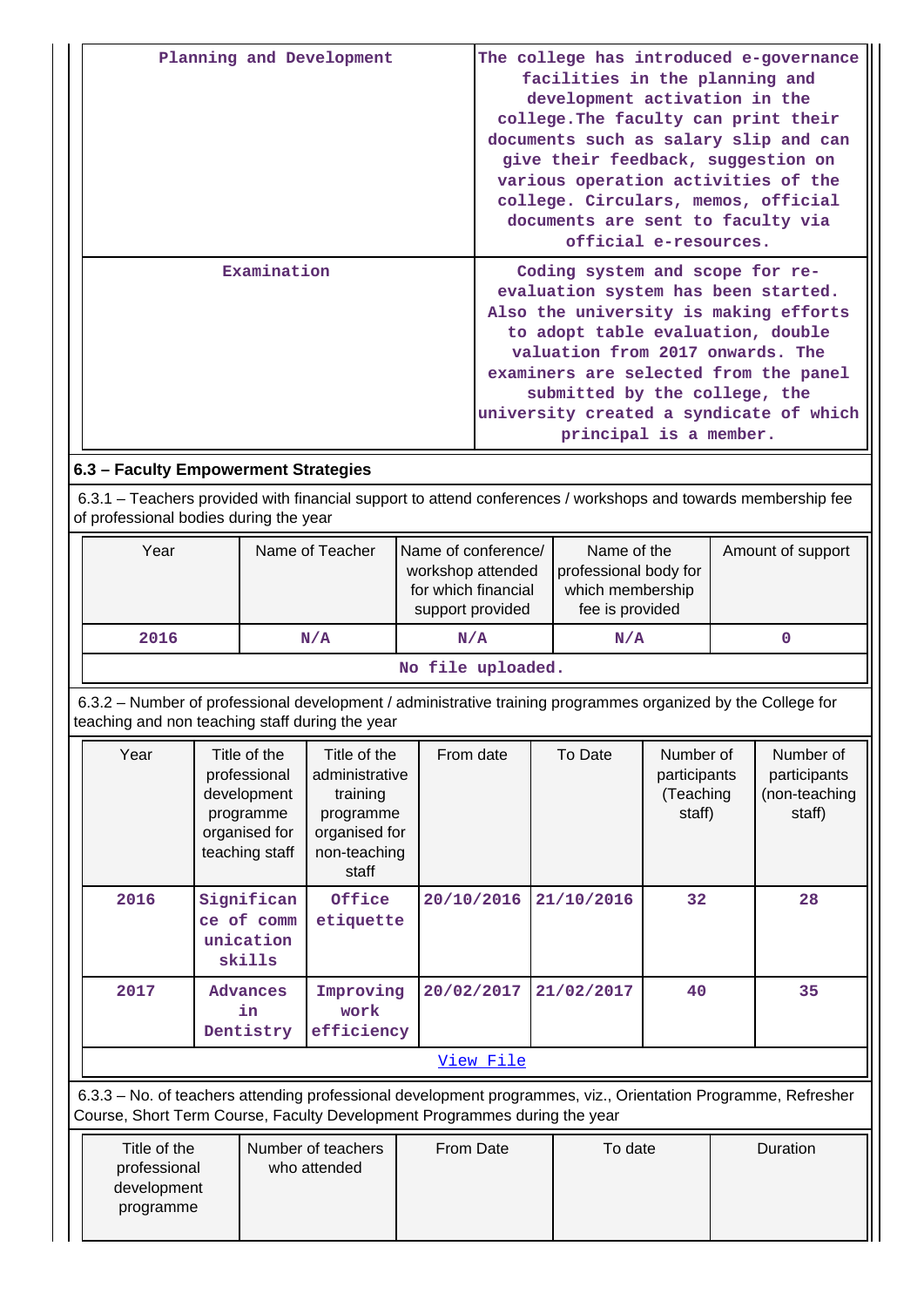| Significance of<br>communication<br>skills                                                                                                                                                                            | 32                                                                                                                                                                                                                                                                                                                                                                                                                                                                                                                                                                                                              |                               | 20/10/2016        | 20/10/2016 |        | 1                                         |  |  |  |  |  |
|-----------------------------------------------------------------------------------------------------------------------------------------------------------------------------------------------------------------------|-----------------------------------------------------------------------------------------------------------------------------------------------------------------------------------------------------------------------------------------------------------------------------------------------------------------------------------------------------------------------------------------------------------------------------------------------------------------------------------------------------------------------------------------------------------------------------------------------------------------|-------------------------------|-------------------|------------|--------|-------------------------------------------|--|--|--|--|--|
| Advances in<br>Dentistry                                                                                                                                                                                              | 40                                                                                                                                                                                                                                                                                                                                                                                                                                                                                                                                                                                                              |                               | 20/02/2017        | 20/02/2017 |        | $\mathbf{1}$                              |  |  |  |  |  |
|                                                                                                                                                                                                                       | View File                                                                                                                                                                                                                                                                                                                                                                                                                                                                                                                                                                                                       |                               |                   |            |        |                                           |  |  |  |  |  |
| 6.3.4 – Faculty and Staff recruitment (no. for permanent recruitment):                                                                                                                                                |                                                                                                                                                                                                                                                                                                                                                                                                                                                                                                                                                                                                                 |                               |                   |            |        |                                           |  |  |  |  |  |
| Teaching<br>Non-teaching                                                                                                                                                                                              |                                                                                                                                                                                                                                                                                                                                                                                                                                                                                                                                                                                                                 |                               |                   |            |        |                                           |  |  |  |  |  |
| Permanent                                                                                                                                                                                                             |                                                                                                                                                                                                                                                                                                                                                                                                                                                                                                                                                                                                                 | <b>Full Time</b>              |                   | Permanent  |        | <b>Full Time</b>                          |  |  |  |  |  |
| 30                                                                                                                                                                                                                    |                                                                                                                                                                                                                                                                                                                                                                                                                                                                                                                                                                                                                 | 30                            |                   | 5.         |        | 5                                         |  |  |  |  |  |
| $6.3.5$ – Welfare schemes for                                                                                                                                                                                         |                                                                                                                                                                                                                                                                                                                                                                                                                                                                                                                                                                                                                 |                               |                   |            |        |                                           |  |  |  |  |  |
| Teaching                                                                                                                                                                                                              |                                                                                                                                                                                                                                                                                                                                                                                                                                                                                                                                                                                                                 |                               | Non-teaching      |            |        | <b>Students</b>                           |  |  |  |  |  |
| HRA, Vacation, Research<br>Leave Encashment, Health<br>Food items available in<br>Subsidised rate in the<br>Grant, Leave Encashment,,<br>insurance, etc.<br>college cafeteria, Sports<br>etc.<br>facilities, internet |                                                                                                                                                                                                                                                                                                                                                                                                                                                                                                                                                                                                                 |                               |                   |            |        |                                           |  |  |  |  |  |
| 6.4 - Financial Management and Resource Mobilization                                                                                                                                                                  |                                                                                                                                                                                                                                                                                                                                                                                                                                                                                                                                                                                                                 |                               |                   |            |        |                                           |  |  |  |  |  |
| 6.4.1 – Institution conducts internal and external financial audits regularly (with in 100 words each)                                                                                                                |                                                                                                                                                                                                                                                                                                                                                                                                                                                                                                                                                                                                                 |                               |                   |            |        |                                           |  |  |  |  |  |
|                                                                                                                                                                                                                       | college has a well laid out mechanism for internal as well as external audits.<br>The internal audit team conducts an internal audit. The internal audit is<br>followed by an external audit. The college focuses on cost minimization by<br>concerted efforts of all stakeholders to ensure optimum utilization of<br>resources. The committee of the college looks at the cost of the purchase of<br>major resources. There is a process to invite multiple quotations for<br>purchasing any major resource for the college so as to get the best quality of<br>product/service at the most affordable price. |                               |                   |            |        |                                           |  |  |  |  |  |
| 6.4.2 - Funds / Grants received from management, non-government bodies, individuals, philanthropies during the<br>year(not covered in Criterion III)                                                                  |                                                                                                                                                                                                                                                                                                                                                                                                                                                                                                                                                                                                                 |                               |                   |            |        |                                           |  |  |  |  |  |
| Name of the non government<br>funding agencies /individuals                                                                                                                                                           |                                                                                                                                                                                                                                                                                                                                                                                                                                                                                                                                                                                                                 | Funds/ Grnats received in Rs. |                   |            |        | Purpose                                   |  |  |  |  |  |
| N/A                                                                                                                                                                                                                   |                                                                                                                                                                                                                                                                                                                                                                                                                                                                                                                                                                                                                 |                               | 0                 |            |        | N/A                                       |  |  |  |  |  |
|                                                                                                                                                                                                                       |                                                                                                                                                                                                                                                                                                                                                                                                                                                                                                                                                                                                                 |                               | No file uploaded. |            |        |                                           |  |  |  |  |  |
| 6.4.3 - Total corpus fund generated                                                                                                                                                                                   |                                                                                                                                                                                                                                                                                                                                                                                                                                                                                                                                                                                                                 |                               |                   |            |        |                                           |  |  |  |  |  |
|                                                                                                                                                                                                                       |                                                                                                                                                                                                                                                                                                                                                                                                                                                                                                                                                                                                                 |                               | 0                 |            |        |                                           |  |  |  |  |  |
| 6.5 - Internal Quality Assurance System                                                                                                                                                                               |                                                                                                                                                                                                                                                                                                                                                                                                                                                                                                                                                                                                                 |                               |                   |            |        |                                           |  |  |  |  |  |
| 6.5.1 - Whether Academic and Administrative Audit (AAA) has been done?                                                                                                                                                |                                                                                                                                                                                                                                                                                                                                                                                                                                                                                                                                                                                                                 |                               |                   |            |        |                                           |  |  |  |  |  |
| <b>Audit Type</b>                                                                                                                                                                                                     |                                                                                                                                                                                                                                                                                                                                                                                                                                                                                                                                                                                                                 | External                      |                   |            |        | Internal                                  |  |  |  |  |  |
|                                                                                                                                                                                                                       | Yes/No                                                                                                                                                                                                                                                                                                                                                                                                                                                                                                                                                                                                          |                               | Agency            |            | Yes/No | Authority                                 |  |  |  |  |  |
| Academic                                                                                                                                                                                                              | <b>No</b>                                                                                                                                                                                                                                                                                                                                                                                                                                                                                                                                                                                                       |                               |                   |            | Yes    | Office of<br>Administrator<br>and IQAC    |  |  |  |  |  |
| Administrative                                                                                                                                                                                                        | <b>No</b>                                                                                                                                                                                                                                                                                                                                                                                                                                                                                                                                                                                                       |                               |                   |            | Yes    | Office of<br>Principal and<br><b>IQAC</b> |  |  |  |  |  |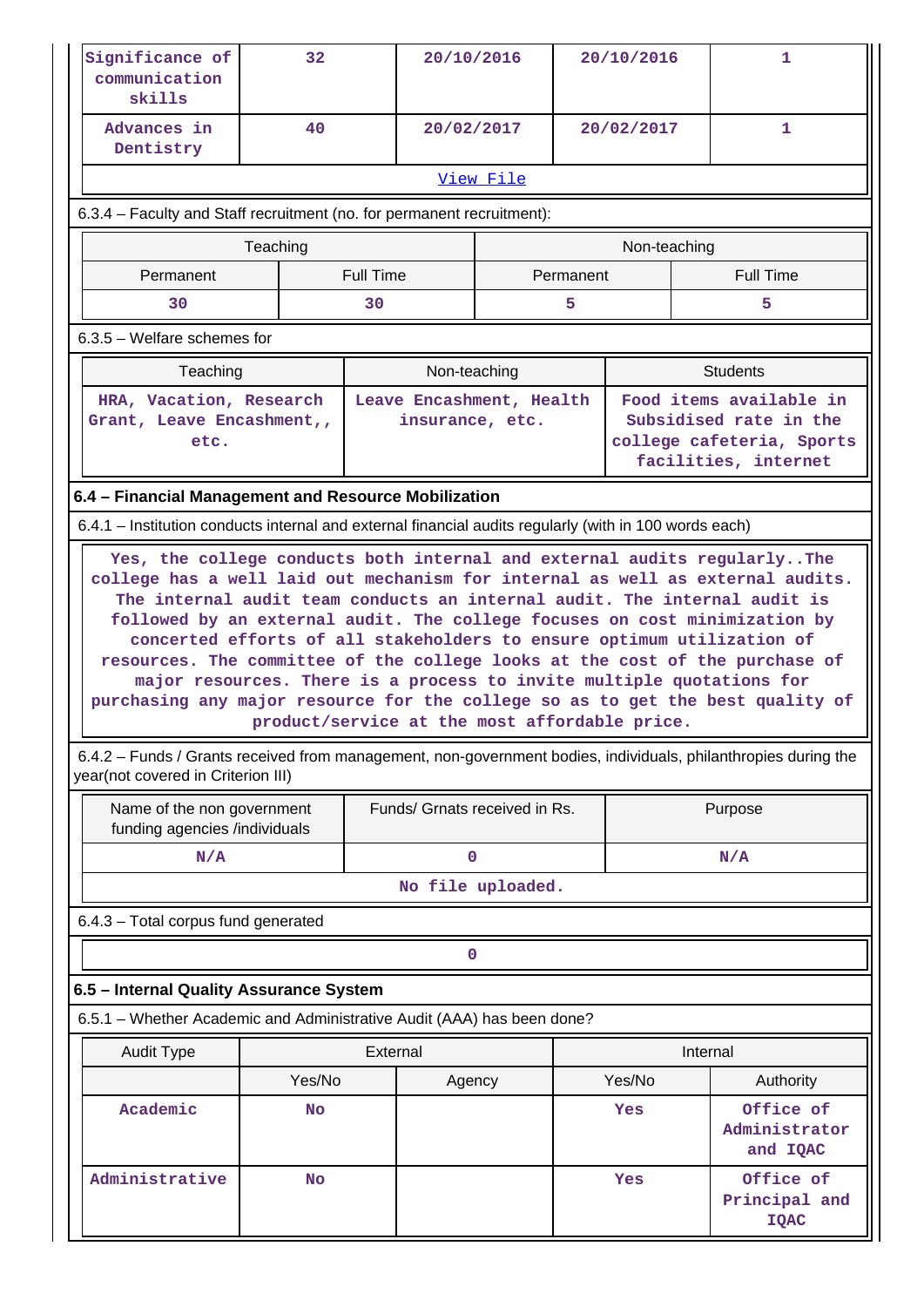| 6.5.2 – Activities and support from the Parent – Teacher Association (at least three)                                                                                                                                                                                                                                                                                                        |                                                                   |  |                            |                      |    |                        |   |                           |  |  |  |  |
|----------------------------------------------------------------------------------------------------------------------------------------------------------------------------------------------------------------------------------------------------------------------------------------------------------------------------------------------------------------------------------------------|-------------------------------------------------------------------|--|----------------------------|----------------------|----|------------------------|---|---------------------------|--|--|--|--|
| 1. Parents Teacher Meeting 2. Provision of online feedback from parents 3.<br>Collective efforts on Students attendance.                                                                                                                                                                                                                                                                     |                                                                   |  |                            |                      |    |                        |   |                           |  |  |  |  |
| 6.5.3 – Development programmes for support staff (at least three)                                                                                                                                                                                                                                                                                                                            |                                                                   |  |                            |                      |    |                        |   |                           |  |  |  |  |
| ICT training is given . Training for office etiquette. . Technical training for<br>improving work efficiency                                                                                                                                                                                                                                                                                 |                                                                   |  |                            |                      |    |                        |   |                           |  |  |  |  |
|                                                                                                                                                                                                                                                                                                                                                                                              | 6.5.4 – Post Accreditation initiative(s) (mention at least three) |  |                            |                      |    |                        |   |                           |  |  |  |  |
| 1. Development of the College Strategic Plan 2 Organised Academic and<br>Administrative Audit system 3. Community Empowerment program- Complete Oral<br>Care to a village                                                                                                                                                                                                                    |                                                                   |  |                            |                      |    |                        |   |                           |  |  |  |  |
| 6.5.5 - Internal Quality Assurance System Details                                                                                                                                                                                                                                                                                                                                            |                                                                   |  |                            |                      |    |                        |   |                           |  |  |  |  |
| a) Submission of Data for AISHE portal                                                                                                                                                                                                                                                                                                                                                       |                                                                   |  |                            |                      |    | Yes                    |   |                           |  |  |  |  |
| b) Participation in NIRF                                                                                                                                                                                                                                                                                                                                                                     |                                                                   |  |                            |                      |    | Yes                    |   |                           |  |  |  |  |
| c)ISO certification                                                                                                                                                                                                                                                                                                                                                                          |                                                                   |  |                            |                      |    | <b>No</b>              |   |                           |  |  |  |  |
|                                                                                                                                                                                                                                                                                                                                                                                              | d)NBA or any other quality audit<br>No                            |  |                            |                      |    |                        |   |                           |  |  |  |  |
| 6.5.6 - Number of Quality Initiatives undertaken during the year                                                                                                                                                                                                                                                                                                                             |                                                                   |  |                            |                      |    |                        |   |                           |  |  |  |  |
| Name of quality<br>Year<br>initiative by IQAC                                                                                                                                                                                                                                                                                                                                                |                                                                   |  | Date of<br>conducting IQAC | <b>Duration From</b> |    | <b>Duration To</b>     |   | Number of<br>participants |  |  |  |  |
| 2016<br>Details are<br>given in<br>attachment                                                                                                                                                                                                                                                                                                                                                |                                                                   |  | 16/09/2016<br>01/07/2016   |                      |    | 30/06/2017             |   | 4595                      |  |  |  |  |
|                                                                                                                                                                                                                                                                                                                                                                                              |                                                                   |  |                            | View File            |    |                        |   |                           |  |  |  |  |
| <b>CRITERION VII – INSTITUTIONAL VALUES AND BEST PRACTICES</b>                                                                                                                                                                                                                                                                                                                               |                                                                   |  |                            |                      |    |                        |   |                           |  |  |  |  |
| 7.1 - Institutional Values and Social Responsibilities                                                                                                                                                                                                                                                                                                                                       |                                                                   |  |                            |                      |    |                        |   |                           |  |  |  |  |
| 7.1.1 - Gender Equity (Number of gender equity promotion programmes organized by the institution during the<br>year)                                                                                                                                                                                                                                                                         |                                                                   |  |                            |                      |    |                        |   |                           |  |  |  |  |
| Period from<br>Title of the<br>programme                                                                                                                                                                                                                                                                                                                                                     |                                                                   |  | Period To                  |                      |    | Number of Participants |   |                           |  |  |  |  |
|                                                                                                                                                                                                                                                                                                                                                                                              |                                                                   |  |                            |                      |    | Female                 |   | Male                      |  |  |  |  |
| 19/08/2016<br>Cancer<br>awareness<br>Anemia                                                                                                                                                                                                                                                                                                                                                  |                                                                   |  | 19/08/2016                 |                      | 97 |                        | 3 |                           |  |  |  |  |
| <b>Female Health</b><br>08/03/2017<br><b>Awareness</b>                                                                                                                                                                                                                                                                                                                                       |                                                                   |  | 08/03/2017                 |                      |    | 91                     |   | $\mathbf 0$               |  |  |  |  |
| 7.1.2 - Environmental Consciousness and Sustainability/Alternate Energy initiatives such as:                                                                                                                                                                                                                                                                                                 |                                                                   |  |                            |                      |    |                        |   |                           |  |  |  |  |
|                                                                                                                                                                                                                                                                                                                                                                                              |                                                                   |  |                            |                      |    |                        |   |                           |  |  |  |  |
| Percentage of power requirement of the University met by the renewable energy sources<br>The paperless office has existed as almost all official correspondence are<br>being conducted through e-mails 2. Strict instruction is in place to switch off<br>all electrical equipment when not in use.3. Water taps are fixed to ovoid<br>wastage of water. 4. Environmental awareness program. |                                                                   |  |                            |                      |    |                        |   |                           |  |  |  |  |
| 7.1.3 - Differently abled (Divyangjan) friendliness                                                                                                                                                                                                                                                                                                                                          |                                                                   |  |                            |                      |    |                        |   |                           |  |  |  |  |
| Item facilities                                                                                                                                                                                                                                                                                                                                                                              |                                                                   |  | Yes/No                     |                      |    |                        |   | Number of beneficiaries   |  |  |  |  |
| Physical facilities                                                                                                                                                                                                                                                                                                                                                                          |                                                                   |  | Yes                        |                      |    |                        | 7 |                           |  |  |  |  |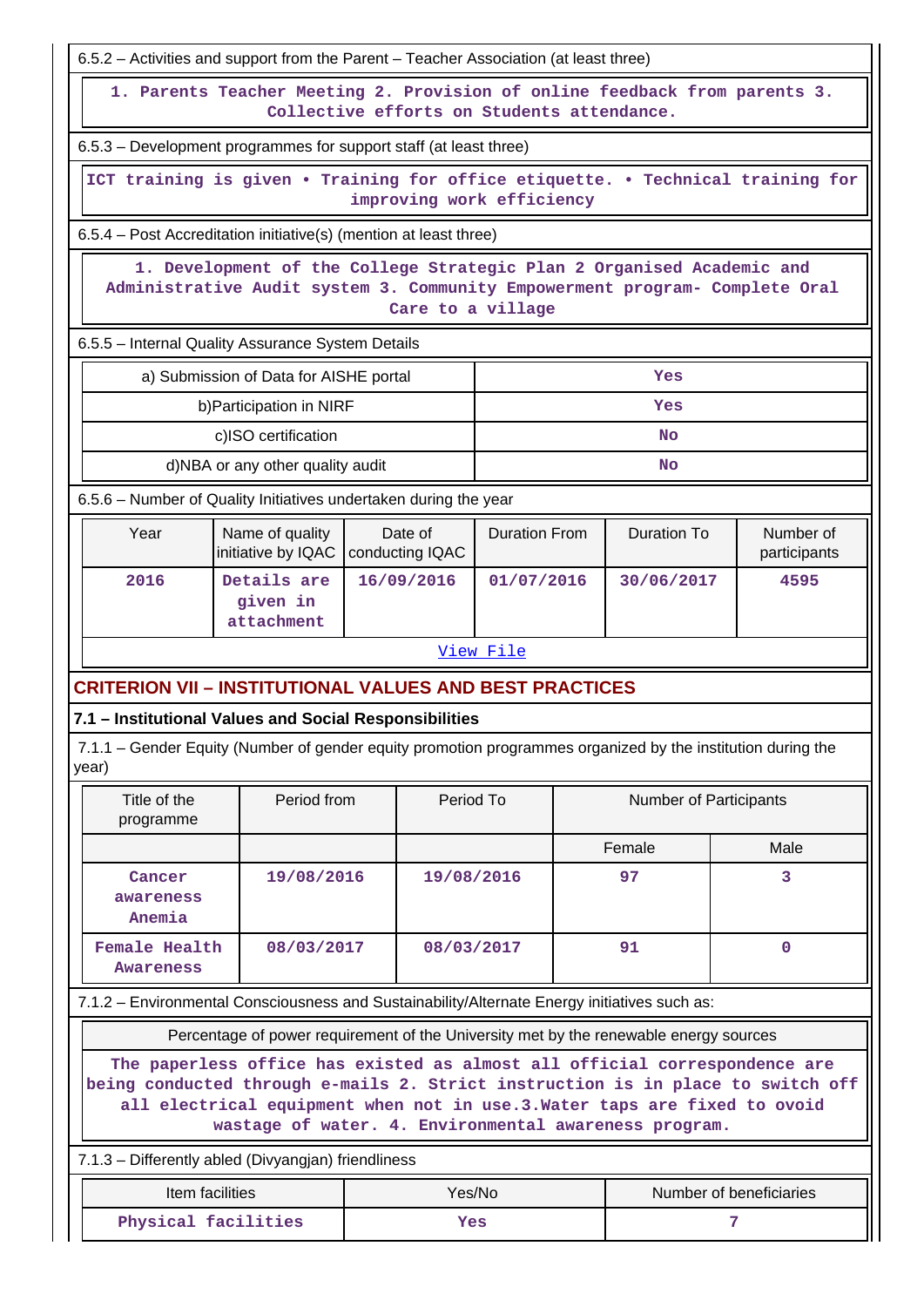| Ramp/Rails                         |                                                                                                                                                                                                                                                                                                                                                                                                                                                                                                                                                                                                          |                                                                                                   |     | Yes                  |                         |  |                              | 7                                                                                                                                                                                                                          |                                                     |  |  |
|------------------------------------|----------------------------------------------------------------------------------------------------------------------------------------------------------------------------------------------------------------------------------------------------------------------------------------------------------------------------------------------------------------------------------------------------------------------------------------------------------------------------------------------------------------------------------------------------------------------------------------------------------|---------------------------------------------------------------------------------------------------|-----|----------------------|-------------------------|--|------------------------------|----------------------------------------------------------------------------------------------------------------------------------------------------------------------------------------------------------------------------|-----------------------------------------------------|--|--|
| <b>Rest Rooms</b>                  |                                                                                                                                                                                                                                                                                                                                                                                                                                                                                                                                                                                                          |                                                                                                   | Yes |                      |                         |  | 10                           |                                                                                                                                                                                                                            |                                                     |  |  |
|                                    | Special skill development<br>for differently abled<br>students                                                                                                                                                                                                                                                                                                                                                                                                                                                                                                                                           |                                                                                                   |     |                      | Yes                     |  | 6                            |                                                                                                                                                                                                                            |                                                     |  |  |
|                                    | Any other similar<br>facility                                                                                                                                                                                                                                                                                                                                                                                                                                                                                                                                                                            |                                                                                                   |     | Yes                  |                         |  |                              | 6                                                                                                                                                                                                                          |                                                     |  |  |
| 7.1.4 - Inclusion and Situatedness |                                                                                                                                                                                                                                                                                                                                                                                                                                                                                                                                                                                                          |                                                                                                   |     |                      |                         |  |                              |                                                                                                                                                                                                                            |                                                     |  |  |
| Year                               | Number of<br>initiatives to<br>address<br>locational<br>advantages<br>and disadva<br>ntages                                                                                                                                                                                                                                                                                                                                                                                                                                                                                                              | Number of<br>initiatives<br>taken to<br>engage with<br>and<br>contribute to<br>local<br>community |     | Date                 | Duration                |  | Name of<br>initiative        | <b>Issues</b><br>addressed                                                                                                                                                                                                 | Number of<br>participating<br>students<br>and staff |  |  |
| 2016                               | $\overline{a}$                                                                                                                                                                                                                                                                                                                                                                                                                                                                                                                                                                                           | $\overline{2}$                                                                                    |     | 23/07/201<br>6       | $\overline{\mathbf{4}}$ |  | Health<br>Awareness          | Community<br>Health<br>and<br>wellbeing<br>drive                                                                                                                                                                           | 88                                                  |  |  |
| 2017                               | $\overline{a}$                                                                                                                                                                                                                                                                                                                                                                                                                                                                                                                                                                                           | $\overline{2}$                                                                                    |     | 09/03/201<br>7       | 3                       |  | Environme<br>nt<br>Awareness | Tree plan<br>tation<br>and no<br>smoking                                                                                                                                                                                   | 31                                                  |  |  |
|                                    |                                                                                                                                                                                                                                                                                                                                                                                                                                                                                                                                                                                                          |                                                                                                   |     |                      | View File               |  |                              |                                                                                                                                                                                                                            |                                                     |  |  |
|                                    | 7.1.5 - Human Values and Professional Ethics Code of conduct (handbooks) for various stakeholders                                                                                                                                                                                                                                                                                                                                                                                                                                                                                                        |                                                                                                   |     |                      |                         |  |                              |                                                                                                                                                                                                                            |                                                     |  |  |
|                                    | <b>Title</b>                                                                                                                                                                                                                                                                                                                                                                                                                                                                                                                                                                                             |                                                                                                   |     | Date of publication  |                         |  |                              | Follow up(max 100 words)                                                                                                                                                                                                   |                                                     |  |  |
|                                    | Anti ragging Booklet                                                                                                                                                                                                                                                                                                                                                                                                                                                                                                                                                                                     |                                                                                                   |     |                      | 24/08/2016              |  |                              | Professional Ethics for<br>teachers, students and<br>staff are conducted at<br>regular intervals.<br>Friendly competitions are<br>conducted to evaluate the<br>awareness of the<br>stakeholders. Tree<br>Plantation drive. |                                                     |  |  |
|                                    | 7.1.6 – Activities conducted for promotion of universal Values and Ethics                                                                                                                                                                                                                                                                                                                                                                                                                                                                                                                                |                                                                                                   |     |                      |                         |  |                              |                                                                                                                                                                                                                            |                                                     |  |  |
|                                    | Activity                                                                                                                                                                                                                                                                                                                                                                                                                                                                                                                                                                                                 |                                                                                                   |     | <b>Duration From</b> | <b>Duration To</b>      |  |                              | Number of participants                                                                                                                                                                                                     |                                                     |  |  |
|                                    | Tree Plantation<br>drive.                                                                                                                                                                                                                                                                                                                                                                                                                                                                                                                                                                                |                                                                                                   |     | 06/06/2016           | 08/06/2016              |  |                              | 42                                                                                                                                                                                                                         |                                                     |  |  |
|                                    |                                                                                                                                                                                                                                                                                                                                                                                                                                                                                                                                                                                                          |                                                                                                   |     |                      | View File               |  |                              |                                                                                                                                                                                                                            |                                                     |  |  |
|                                    | 7.1.7 – Initiatives taken by the institution to make the campus eco-friendly (at least five)<br>The institution follows a number of eco-friendly measures in the campus: 1. The<br>college has adopted green computing methods comprising of : ? Using the auto<br>adjustment setting for brightness and contrast of every computer ? All computer<br>settings is adjusted so that it automatically enters the sleep mode after few<br>minutes of idle usage ? Turning off computers after every use. 2. To provide a<br>bio hazard free environment, a sewerage treatment plan is also installed in the |                                                                                                   |     |                      |                         |  |                              |                                                                                                                                                                                                                            |                                                     |  |  |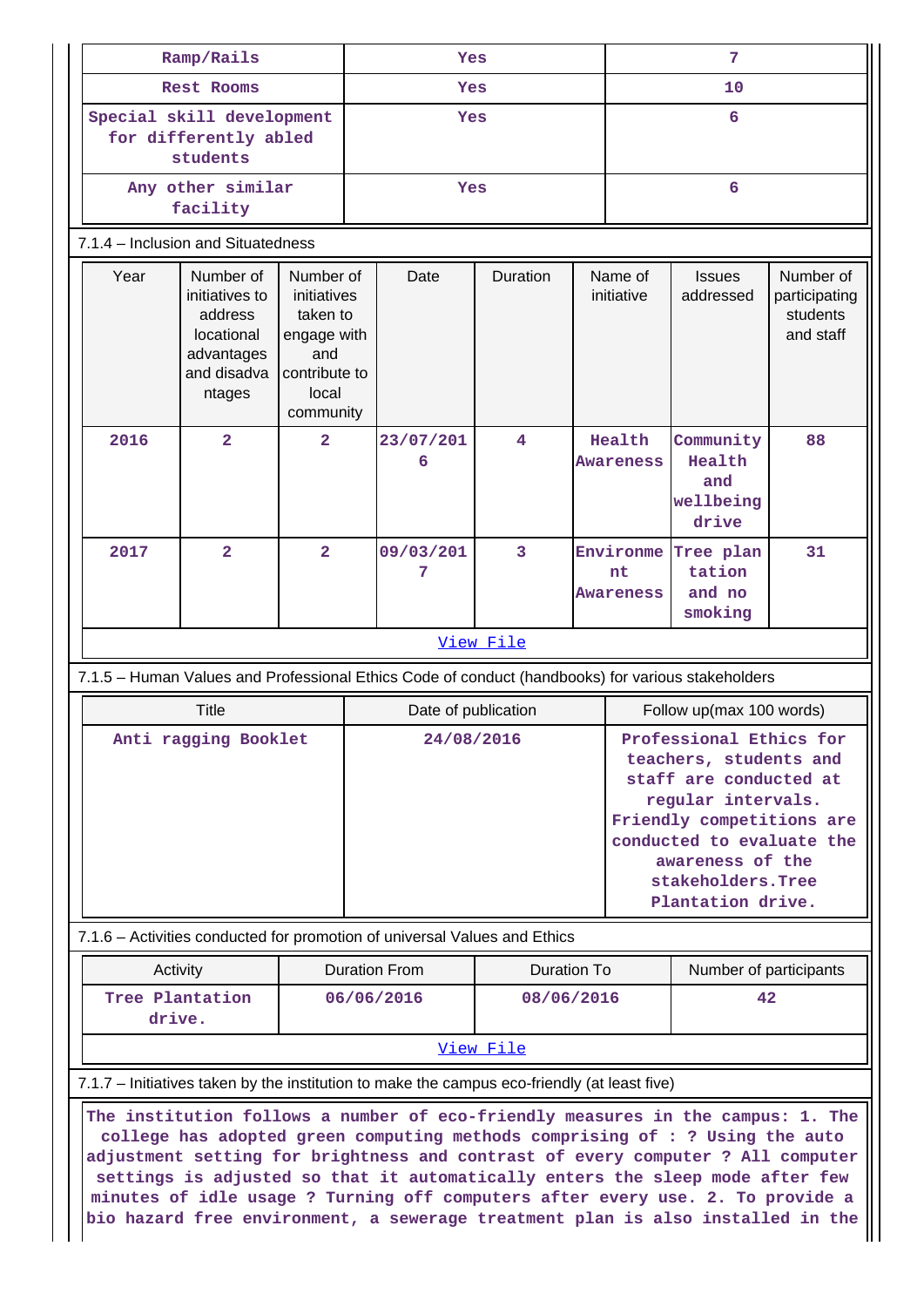**premises of the institute making it an eco-friendly institute in the locality. 3. The recycled water is used in campus for maintaining green spaces/ gardens of the institute. 4. Regular different colour coded disposable bags are used to store waste which is further sent for bio medical waste disposal. 5. Periodic electric powers saving measures are used throughout the campus as a part of environment friendly measures.**

#### **7.2 – Best Practices**

7.2.1 – Describe at least two institutional best practices

 **Title of the Practice I, School Dental Health Programme 1.Objectives of the Practice IDS is recognized across the state for its high standards of education and to maintain its position, the college has implemented the school health program, a unique initiative providing its students an extra-curricular exposure by conducting check-up and treatment camps at various schools across the city. This, we believe, is the first of its kind in the city. 2. The Context During the entire course, clinical and theoretical knowledge is imparted to the students via lectures, clinical teaching, oral health screening, and treatment camps. The students are trained to impart oral health awareness in the community through health talks and street plays. 3. The Practice • Academic performance and growth of the students are assessed as this program is an essential part of the curriculum. • School camps and school dental health programs are organized to provide oral health and awareness to school children. These communications help the students to develop communication skills with the different socio-economic and ethnic groups at the community level. 4. Evidence of Success • Provides a unique opportunity to develop communication skills and various school health programs have been successfully conducted over the last year. A positive change has been noticed in the student's behavior towards various sections of the community. Invitational calls from various other schools to conduct these camps at their institute. 5. Problems Encountered and Resources Required • To sign MoUs with various schools of the state in implementing the program. • Funds for the arrangement of the camps • Familiarize the students with the rural section to become confident enough to make use of the program • Arranging special classes for students to enable them to undergo training which they might have missed. Title of the Practice II COMPENSATORY CLASSES – a program meant for slow learners 1. Objectives of the Practice • To identify slow learners at the beginning of the program • To help the students to complete the tasks at their own pace. 2. The Context Compensatory classes may be announced by a Department, by the vice-principal and HODs, with the approval of the principal. The course will be conducted during the regular academic session along with the regular classes as decided and the number of hours that will be conducted will be specified in the curriculum. 4. The Practice • The evaluation process for this course consists of internal examinations and class tests. Student needs to score the passing minimum in the final terminal examination. • Courses will be offered only to students detained for lack of attendance. 5. Evidence of Success • A positive result has been achieved keeping in consideration that these slow learners were able to achieve minimum passing marks in the final examinations. • Students who suffer from lack of attendance due to unfortunate circumstances like medical problems, loss of near and dear ones in the family make use of these courses 6. Problems Encountered and Resources Required • Some active learners sometimes assign for these courses which are not morally and academically correct as being a small group, the faculty tends to be liberal in awarding marks.**

 Upload details of two best practices successfully implemented by the institution as per NAAC format in your institution website, provide the link

[https://idsjammu.co.in/pdf/Criterion%207.2%20\(2016-17\).pdf](https://idsjammu.co.in/pdf/Criterion%207.2%20(2016-17).pdf)